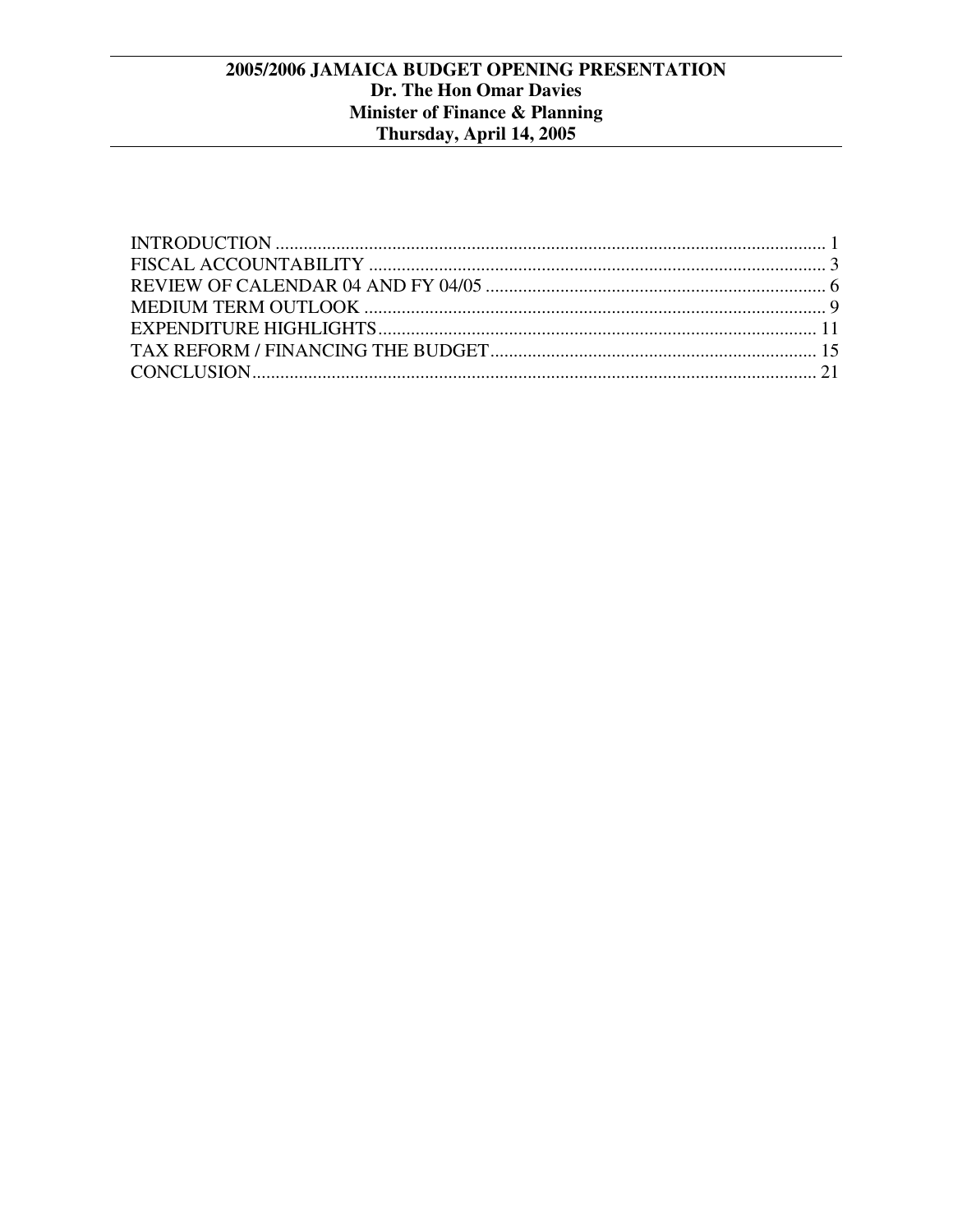# **INTRODUCTION**

Significant Budget Presentation. My twelfth. Every one has been presented with the support of Deputy Financial Secretary Henry and Financial Secretary Tyndall.

Two "powerful" professional public servants. Between them have given 39 and 46 years, respectively to the public sector. The country owes them much. Nuff respect`!!!

Also said goodbye to Deputy Financial Secretary Velma Blake at the end of March. Major period of transition for the Ministry of Finance.

At the same time, we wish to welcome Mr. Colin Bullock, presently Deputy Governor at the Bank of Jamaica who will assume responsibility as Financial Secretary with effect from May 1. Mr. Bullock has had many years of experience in macro economic management of the country. Played a major part in structuring the foreign exchange system which presently serves us so well. Well respected, domestically and internationally. New challenges are significant and he is walking in the footstep of a giant. Nonetheless, utmost confidence that he will do well.

In this introductory statement I wish to briefly sketch the context within which this presentation is being made. For a host of reasons, it is a critical budget and even if we focus on one objective, that of eliminating the deficit, it is an event worthy of note and analysis.

Some critics/analysts will ask what is there to show for a decade and a half in office by this Administration. I do not believe that we need to say a great deal about improving physical infrastructure. As regards the economy, we now have one which is more open, more competitive; more diversified than any time in our history.

This means that contrary to utterances, some of which I heard on Tuesday, we are better placed than most of our peers to meet the challenges of globalization which has resulted in painful adjustment processes, creating "winners" and "losers".

We cannot stop the changes brought by globalization even if we don't like all of them. And where our national interest is threatened we will continue to defend it. Furthermore, we struggle not only on our behalf but also for other countries. Nonetheless, we intend to be amongst the "winners'.

The winners are those who are educated and trained, motivated, flexible and involved in activities producing goods and services of quality and at a price demanded by the external world.

It is our task as Government to make more and more of our people, and indeed the whole country, "winners" - not only because it is a noble objective but simply because we have no option as the global trends will continue whether or not we are on board.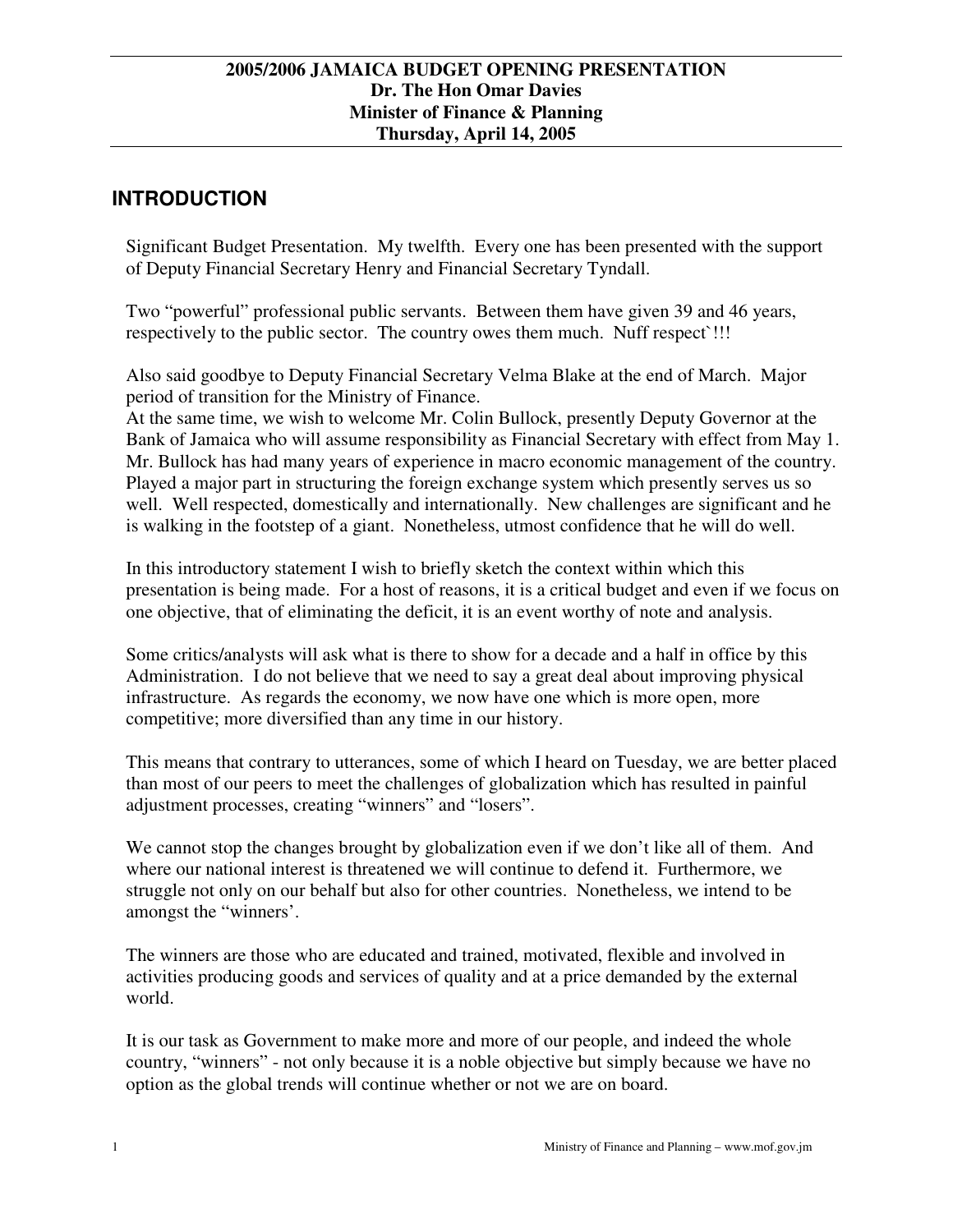Hence, this presentation on the Budget must be viewed and judged within the context of the Administration's objective which includes:

- a) maintenance of a stable macro economy
- b) increased investment in social capital
- c) creation of increased employment
- d) increased investment in infrastructure; and
- e) a more responsive public sector

In terms of the structure of the Presentation, the approach will be as follows. First a brief discussion on fiscal accountability – particularly in light of recent deliberations of the Public Accounts Committee.

Next a review of calendar year 2004 and fiscal year 2004/2005.

I will then look at the socio economic outlook for the medium term dealing in particular wit the rationale for aiming to balance the budget. Then I will highlight aspects of the expenditure budget, with particular emphasis on supporting access to tertiary education. Finally, I will speak about the reform of the tax system and the financing of the budget and wrap up.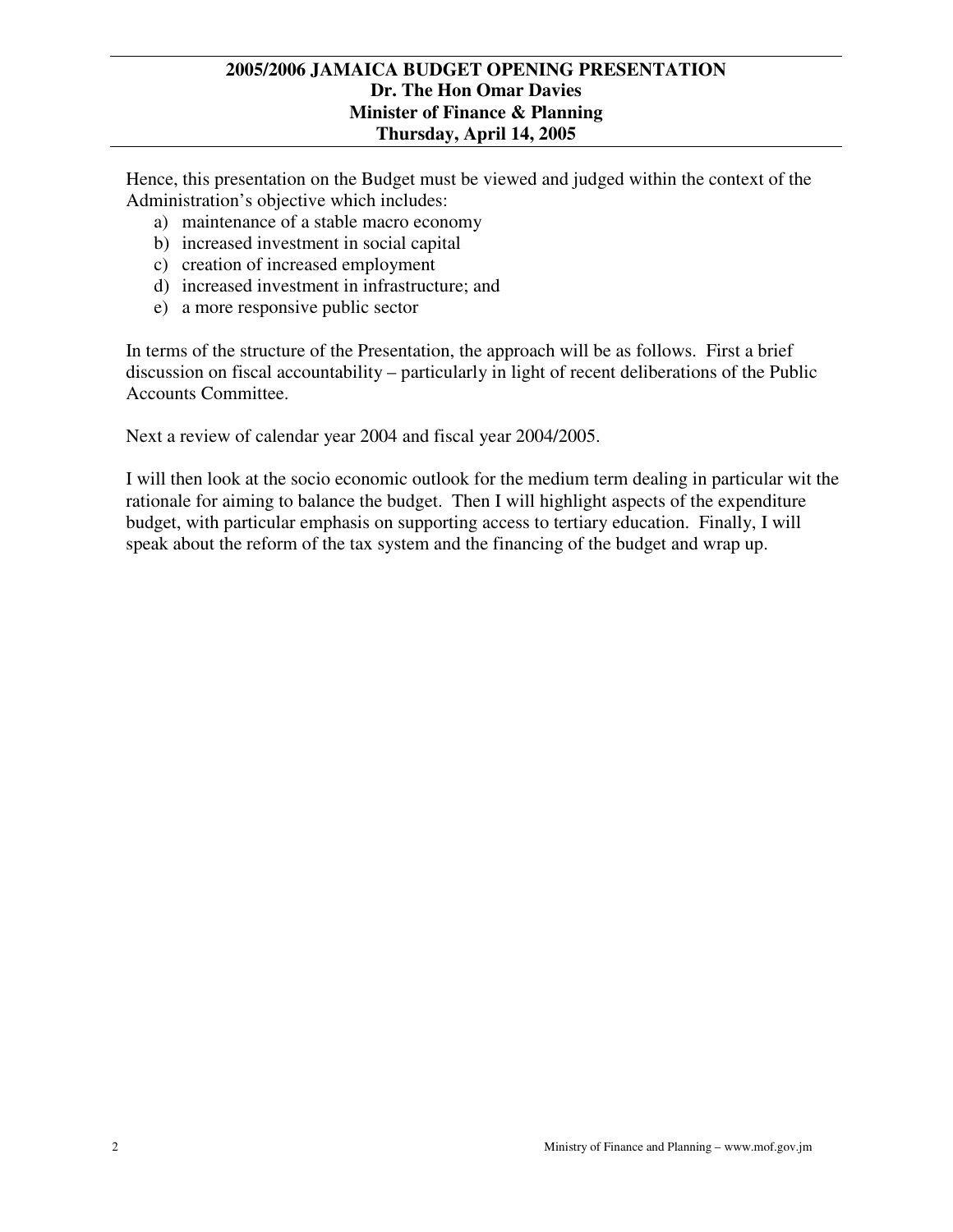# **FISCAL ACCOUNTABILITY**

All governments, wherever in the world, handle resources on behalf of taxpayers and citizens of a country. Consequently, members of the public have an absolute right to be fully briefed on how commitments are made by Government, whether ministries or departments. Simultaneously, there is an obligation on the part of the sector entities to ensure that, whatever actions are taken are within the context of clearly defined rules which can withstand public scrutiny.

There is no perfect system anywhere and every government has to seek to continuously update its **modus operandi** to adhere to best practices. This Administration has sought to consistently improve these best practices to ensure increased accountability for public funds.

We must not forget the significant steps which have been taken – not the least of which is the opening up of Standing Finance Committee and the Public Accounts Committee to the public and to the media. We have also strengthened the Office of the Contractor General among other initiatives. In recent times we have sought to bring greater order to the use of Deferred Financing to implement needed projects, particularly in the area of infrastructure. Within that context, the Administration has tabled updates on Deferred Financing as per the system agreed to by this Parliament.

Recently, some concerns have been raised about the provision by the Ministry of Finance of Letters of Undertaking without these being subject to the granting of Parliamentary guarantees. This discussion must be seen in relation to the restructuring of the Deferred Financing Programme.

Let me first indicate that contrary to some assertions, the granting of such LOUs is within the legal purview of the Ministry of Finance, based on legal opinions provided by the Attorney General's Office.

Today, I have tabled a Ministry Paper detailing the total set of Letters of Undertaking (LOUs) as at March 31, 2005. The total amount covered by such LOUs is \$16.9 billion

Of this total, \$4.2 billion represents our obligation incurred through the DBJ in the agreed approach to streamline the Deferred Financing Programme. Rather than having several contractors negotiate with individual banks, with varying financial terms, contractors were financed centrally through the DBJ.

One important new issue has emerged. The Auditor General has expressed a concern that the language contained in some LOUs, specifying the obligations of the Ministry of Finance, has become increasingly similar to that contained in Letters of Guarantee which have to be submitted to Parliament for approval.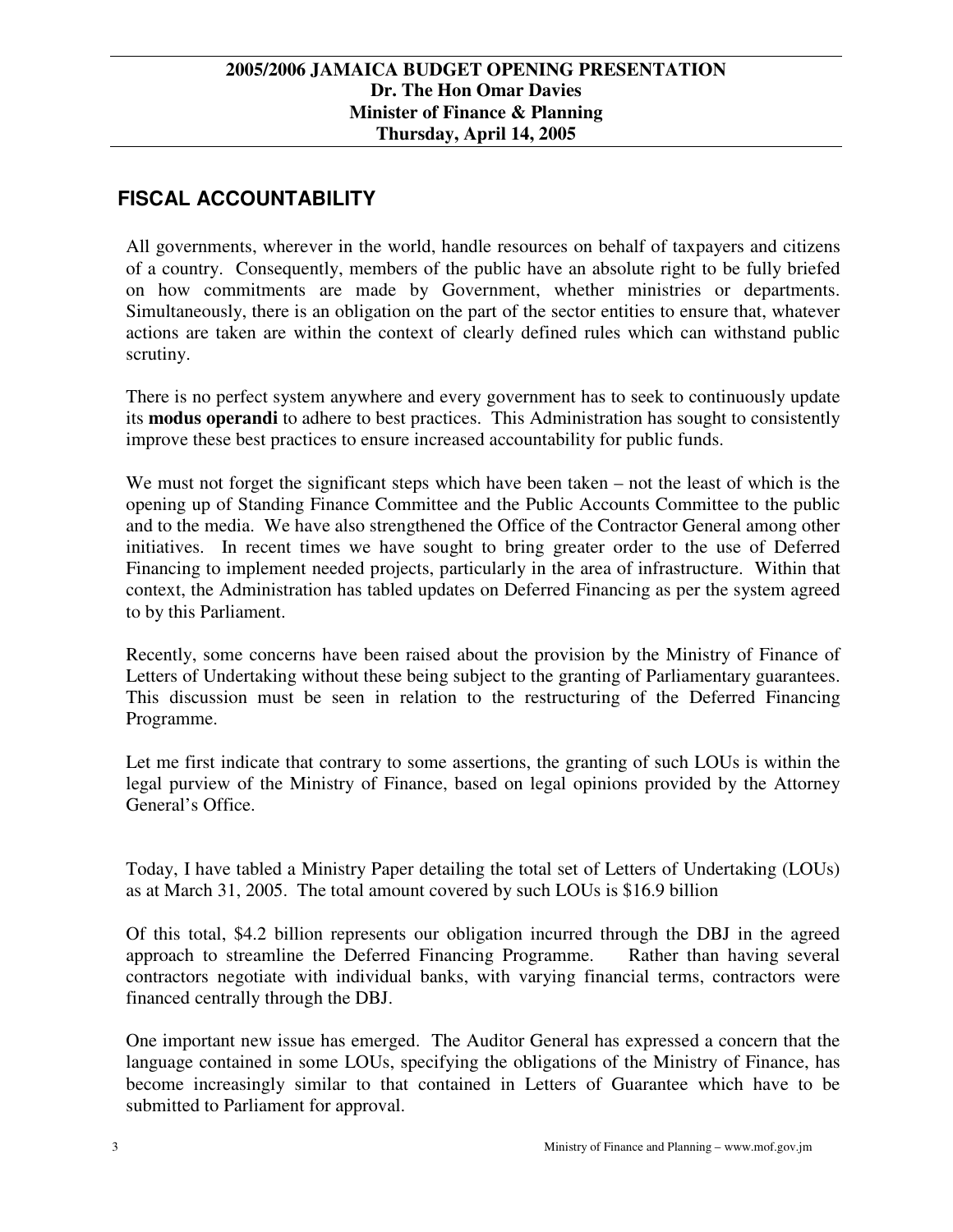This is a valid concern, not only because it comes from the Auditor General, but also because it makes sense. I have indicated to this Honourable House, during the debate on the Second Supplementary Estimates, that the Ministry of Finance must lead by example and when the Auditor General raises a concern we must respond.

Let me now state for the record, that it has been my experience in dealing with the Auditor General, that whenever he raises concern about a matter, he is always equally willing to assist with determining a solution. This case is no different.

What then do we propose to do about all the concerns listed, whether raised by the Auditor General, the Opposition Spokesman on Finance or members of the public?

The first step is submitting on a regular basis a full listing of support provided by the Ministry of Finance to any institution indicating the terms of the loan, as well as the institution which had advanced the funds. It is proposed that this report be tabled in the House a maximum six weeks after the end of each quarter of the fiscal year. Today I have tabled the first such report, giving details of the situation, as at March 31, 2005.

Secondly, I have arranged a meeting involving the senior public sector officials concerned with ensuring fiscal accountability. The participants will be the Auditor General, the Financial Secretary, the Cabinet Secretary, the Financial Secretary-Designate the Solicitor General and myself. The objective of this meeting is to air all concerns, but more important, to develop clear rules governing the practical operations on the way forward.

When I make reference to practical operations, consider for example the needs of Petrojam which has routinely benefited from 365 day credit supported by LOUs from the Ministry of Finance. I do not believe any reasonable person would seek to delay the granting of such an LOU until it has received a Parliamentary approval. Petrojam has never failed to honour even one of these obligations. If a ship laden with oil arrived during our summer recess, should I ask that they wait until Parliament resumes before they unload?

The third step to be taken, following the meeting of the officials is to meet with the Bankers' and Security Dealers' Associations to address specifically the matter of their requirements in terms of security for loans granted to the various public sector bodies.

The final point which I would wish my colleagues to consider is an assessment of the cost benefit analysis of the Ministry providing this support as opposed to the creditor institution charging an interest rate which is solely related to the financials of the entity which wishes to borrow. It is a fact, particularly in instances where support is by virtue of bilateral assistance, that an MOF Letter of Support or Guarantee is a non-negotiable requirement for concessionary interest rate.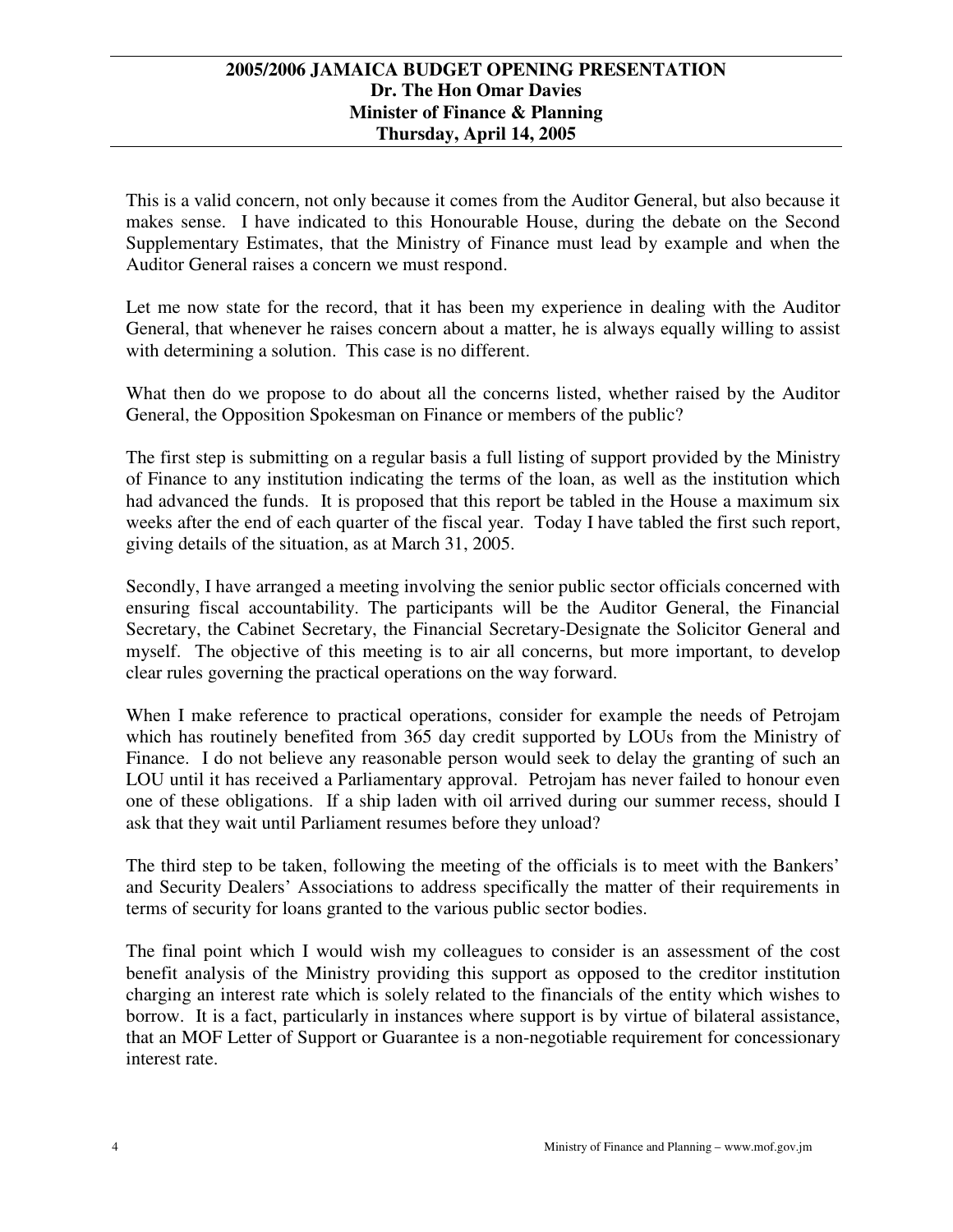I sincerely hope the tabling of the Ministry Paper, as well as my outlining the steps going forward will reassure members of this Honourable House, but moreso the general public that the operations of the Government in general, and the Ministry of Finance in particular, in this area, can stand up to any level of scrutiny.

In the final analysis, the MOF, as the Ministry charged with maintaining fiscal accountability through the public sector, and indeed even more broadly, in the private financial sector, must lead by example. We welcome all genuine efforts to increase transparency and ensure that the most rigid standards are maintained.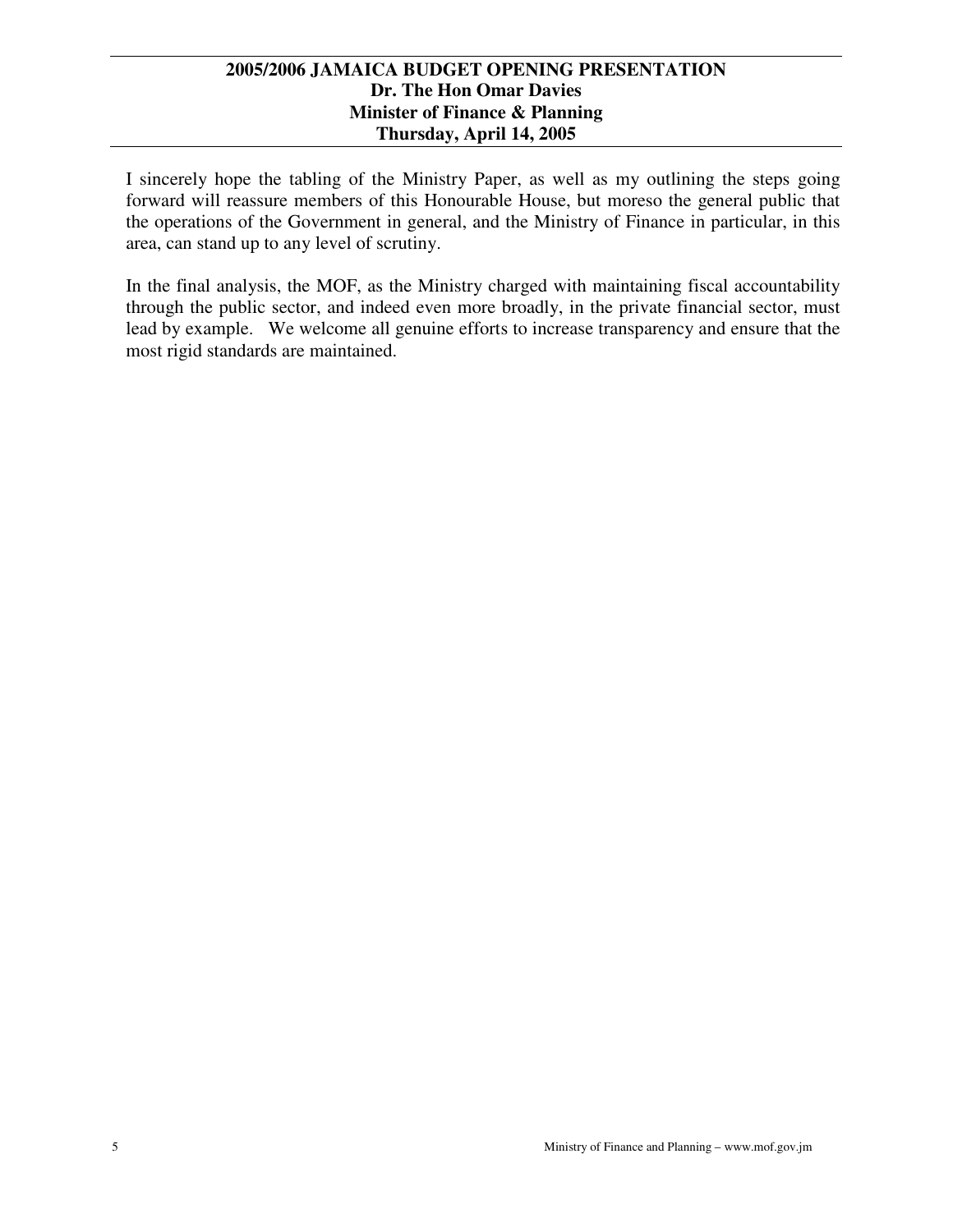# **REVIEW OF CALENDAR 04 AND FY 04/05**

Economic performance in both calendar 2004 and FY 04/05 was affected by shocks - both domestic and external. Domestically the country was affected by two hurricanes, moreso Ivan in September. Externally, the upward movement in oil prices impacted on all aspects of the economy.

Up until mid year, growth was on target at approximately 3%. During that period, export agriculture grew by 8.1%, manufacturing by 5.7%. However, there was significant fall off in the last four months of the calendar year. Export agriculture declined by 13.8%, while manufacturing growth slowed to 2.1%

Nonetheless, growth was 1.2% for the calendar year, the  $6<sup>th</sup>$  consecutive year of growth since 1999, with construction up by just under 5%, manufacturing by 3.6% and mining by 3.1%.

Not surprisingly the sector which was most badly hit was agriculture which declined by over 10%.

Hurricane Ivan had an almost identical impact on inflation as on growth. For the first seven months of the calendar year inflation totalled 6%. However, in October and November inflation increased by another 6% mainly as a result of significant increase in the price of domestic agricultural products. The end result for the calendar year was 13.7%.

For the fiscal year the outturn was 13.2%. However, the first three months of calendar year 2005 (last quarter of FY 04/05), inflation was 1.4%.

This provides the credibility for the projection of single digit inflation for calendar year 2005 and FY 05/06.

The stability in the FE market as well as the Government's commitment to the medium-term fiscal targets, allowed the Central Bank to systematically reduce interest rates during the fiscal year. Rates on 180-day and 365-day instruments were reduced by 5.95 and 6.60 percentage points, respectively.

There was an improvement in the BOP over the year and the NIR as at March 31, stood at over (US)\$1.9 billion. It is significant that this is nearly \$250 million above the original projection for March 31, 2005.

Whilst there is some justification for questions posed about the cost of maintaining an NIR of this level, very few people stop to consider the benefits, both direct and indirect of a strong NIR. The evidence of these benefits can be seen by what happened after Hurricane Ivan. Many expected problems in terms of shortages or instability in the foreign exchange market!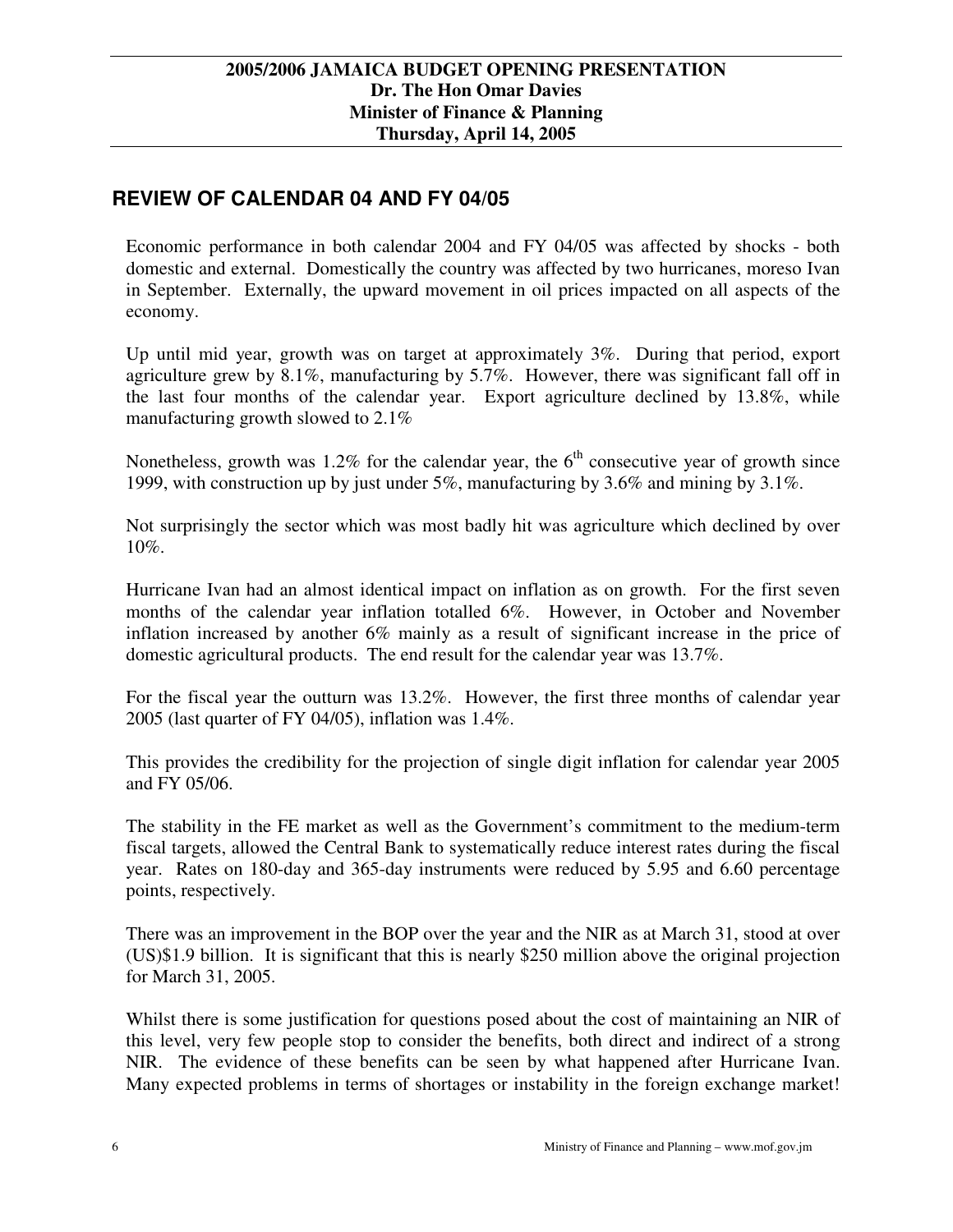But despite the virtual closure of the tourism sector, there was no such instability in the FE market. Why? Because everyone had the reassurance of a strong NIR.

As regards the fiscal deficit, our original a target was 3%-4% of GDP. The outturn was 4.8% of GDP. Nonetheless, it is accepted at home and abroad, that the outturn represented a significant achievement, given the impact of Ivan.

I need to say something about the assertion that I am overly concerned about the assessment by external creditors of our economic performance. Of course I am concerned because I am aware that external creditors have been entrusted as guardians of other people's savings and we who seek to borrow these savings need to win and maintain their confidence. We know what targets/criteria provide them with confidence and we seek to pursue them, consistent with our national socio-economic objectives.

Let me make it clear that it is quite naïve to assume that there is a distinction between the targets/criteria which provide confidence for external, as opposed to domestic creditors. There is no longer any such distinction. The same requirements which hold internationally hold domestically.

It is ironic that there are those who continue to advocate us accessing more resources from the multilateral institutions e.g. the IMF and World Bank on the grounds that these are cheaper funds.

Let me put this matter in context. Jamaica remains a full fledged member of both institutions and will continue to play a critical role in all multilateral bodies, speaking not only for ourselves, but also on behalf of all countries in similar socio-economic position.

As regards the IMF, we took the decision in 1996 after creating history by passing 12 consecutive tests of an EFF agreement, not to borrow any more from that institution. Simply put, we said we would honour our debt obligations and pay down our debt as per our agreement. As we speak that debt is now zero.

Without any fanfare, mission accomplished.

Why did we take this decision in 1996 to cease borrowing from the IMF? We did so because having "successfully" passed 12 consecutive Tests, an examination of the major macroeconomic indicators showed that inflation remained high, we had very little reserves, there was very little growth in the economy and foreign investments was limited.

Our assessment was that the standard "one size fits all" IMF macro-economic programme had failed. Incidentally, this was not the first time such an assessment was made. Recall the Tripartite Assessment. Hence we decided to design our own programme, using our own technicians.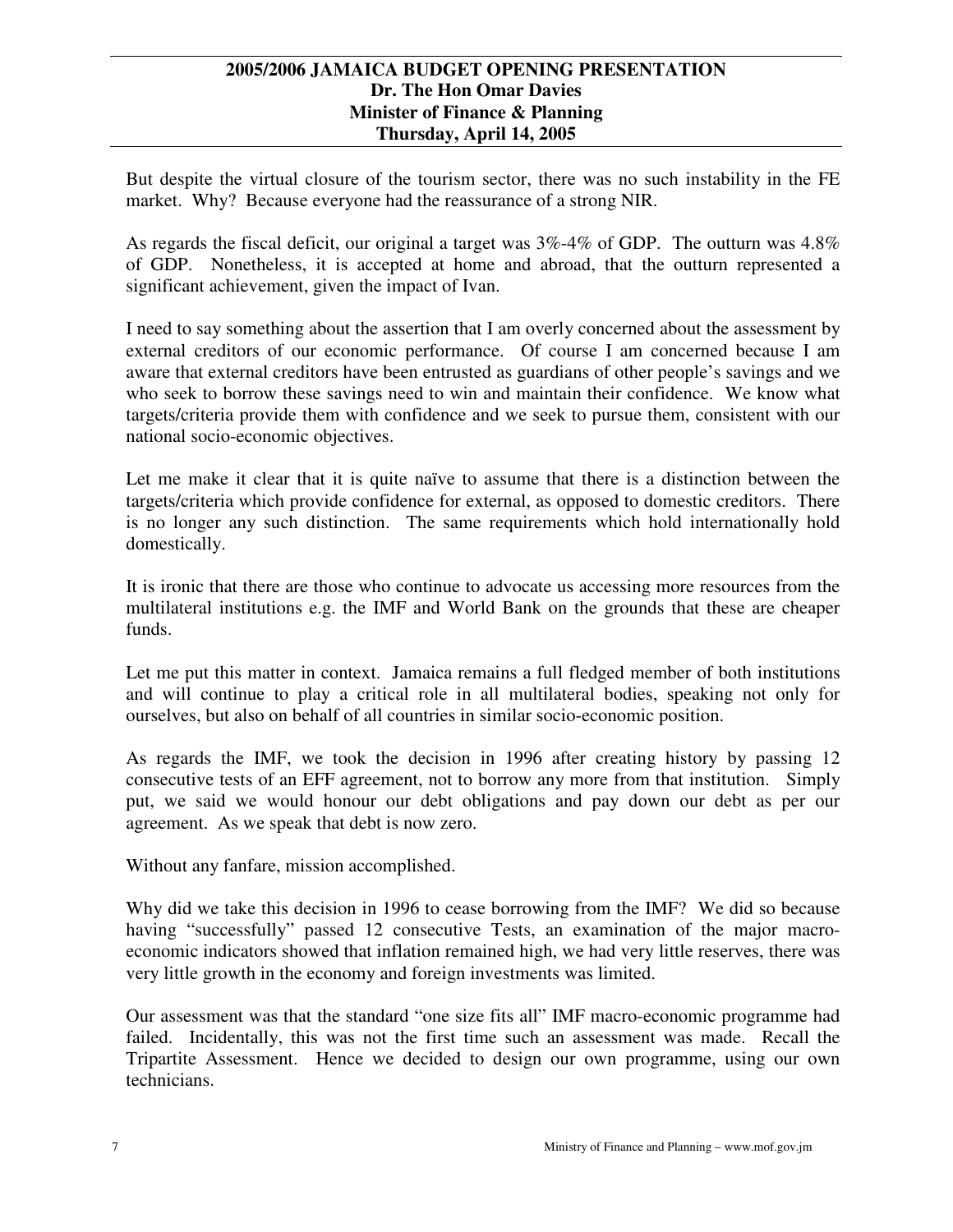However, we did not stop there. We took a firm stand in international fora against traditional IMF-type policies, e.g. devaluation as the prime method to foster economic growth. Similarly, we refused to accept cross conditionalities whereby certain World Bank/IDB loans were only accessible if a country were in a borrowing arrangement with the IMF.

Despite the obvious benefits of cheaper long-term funds to assist with the rescue of the financial sector, we stood firm until the multilaterals backed down from these positions.

In both instances our positions have now been accepted and other countries have now benefited from the stance which Jamaica took. I know that at one stage it seemed that we were being overly combative, running the risk of being punished by the multilaterals in Washington.

But leadership is not for the faint-hearted. We discovered that our principled position caught the attention and support of influential decision-makers in Washington – Stanley Fischer (IMF), Enrique Iglesias (IDB), and Ciro De Falco (IDB).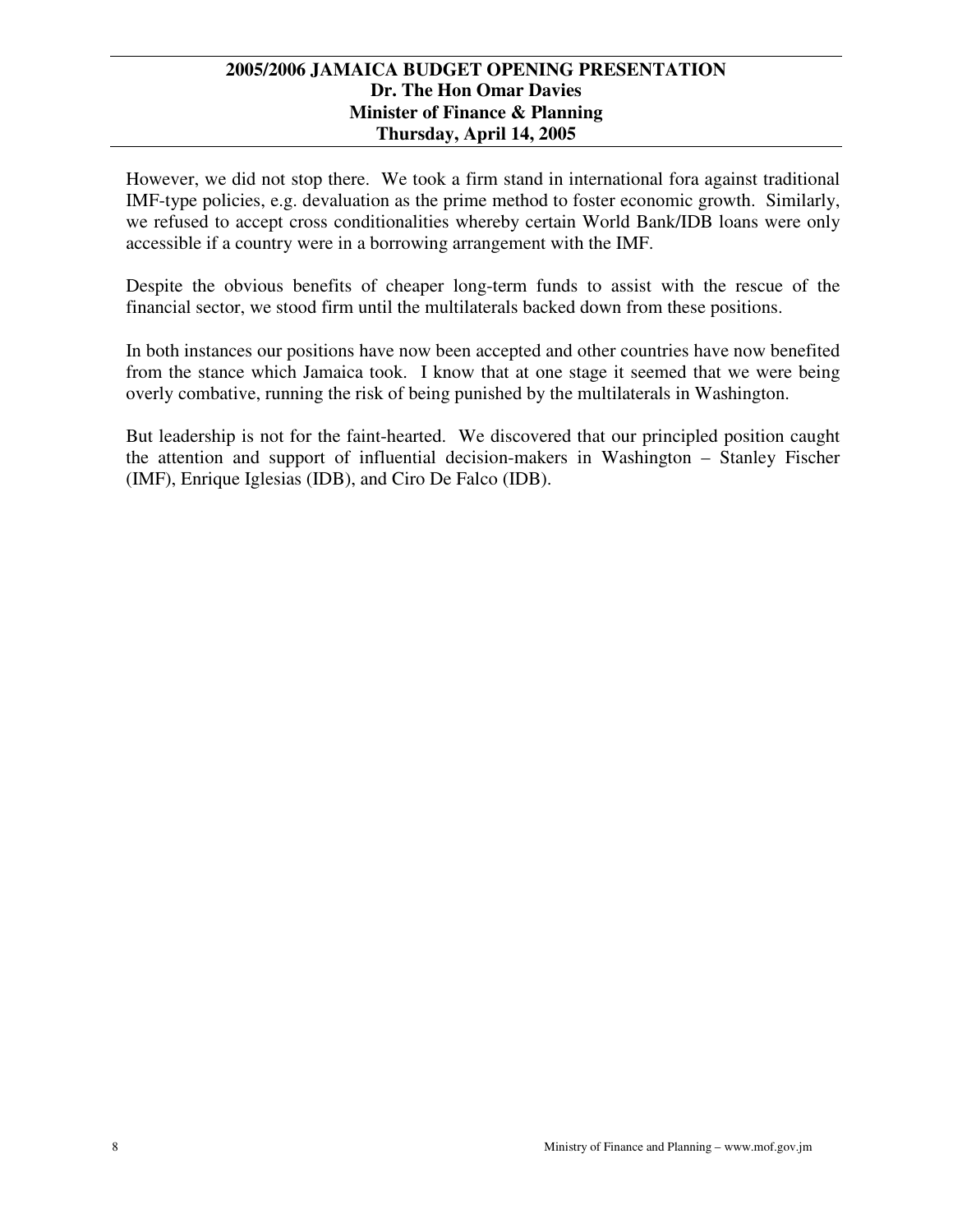# **MEDIUM TERM OUTLOOK**

As is usual, we present our major macro-economic targets for a three year period. However, increasingly as we come to grips with managing the economy from the perspective of these variables we will need to focus more on specific regions/sectors/groups which need special attention.

A critical element of the macro-economic programme is our target of a balanced budget for 05/06. I need to say something on this matter. A question being posed – interestingly initially in the business community - is whether aiming to balance the budget for fiscal year 05/06 is not going to be too strenuous, given the needs for additional expenditure in the social sectors and for physical infrastructure.

First of all, let me commend those who have entered the debate. This reflects an important positive development. Members of the private sector are demonstrating greater understanding that the decisions faced by the political directorate are not simply about macro-economic targets but ultimately these must translate to human development.

If I may digress for a moment and speak about a major macro-economic target of this Administration, bringing inflation under control. The main reason for targeting inflation is that it is the most cruel tax on the poor.

Our success in taking inflation is perhaps the major cause of the achievement of cutting poverty by a half since 1992. In 1992 it was 33.9%. The most recent SLC shows that it was 16.1% last year.

So why do we persist with the target of a balanced budget? There are several reasons. The first is that a deficit, however well-intentioned, can only be covered by increased borrowing and we all agree that the country is already too highly indebted.

We cannot continue to put off tackling head on, the issue of the debt. One cannot, on the one hand, speak about the need to curtail the growth of debt and at the same time support a continued deficit.

Secondly, there is a practical cost to running a deficit. The interest rate that the country is charged for its borrowings, both domestic and external, is higher the greater the demand by Government for credit. This means that, not only will foreign creditors exact a penalty if the deficit remains, but so will domestic creditors.

It plays well to the media to suggest that the Administration is too concerned about the assessment of external creditors and too little about domestic issues. The fact is that, whether we seek to borrow in Kingston or in New York, Washington or Milan, the larger our deficit the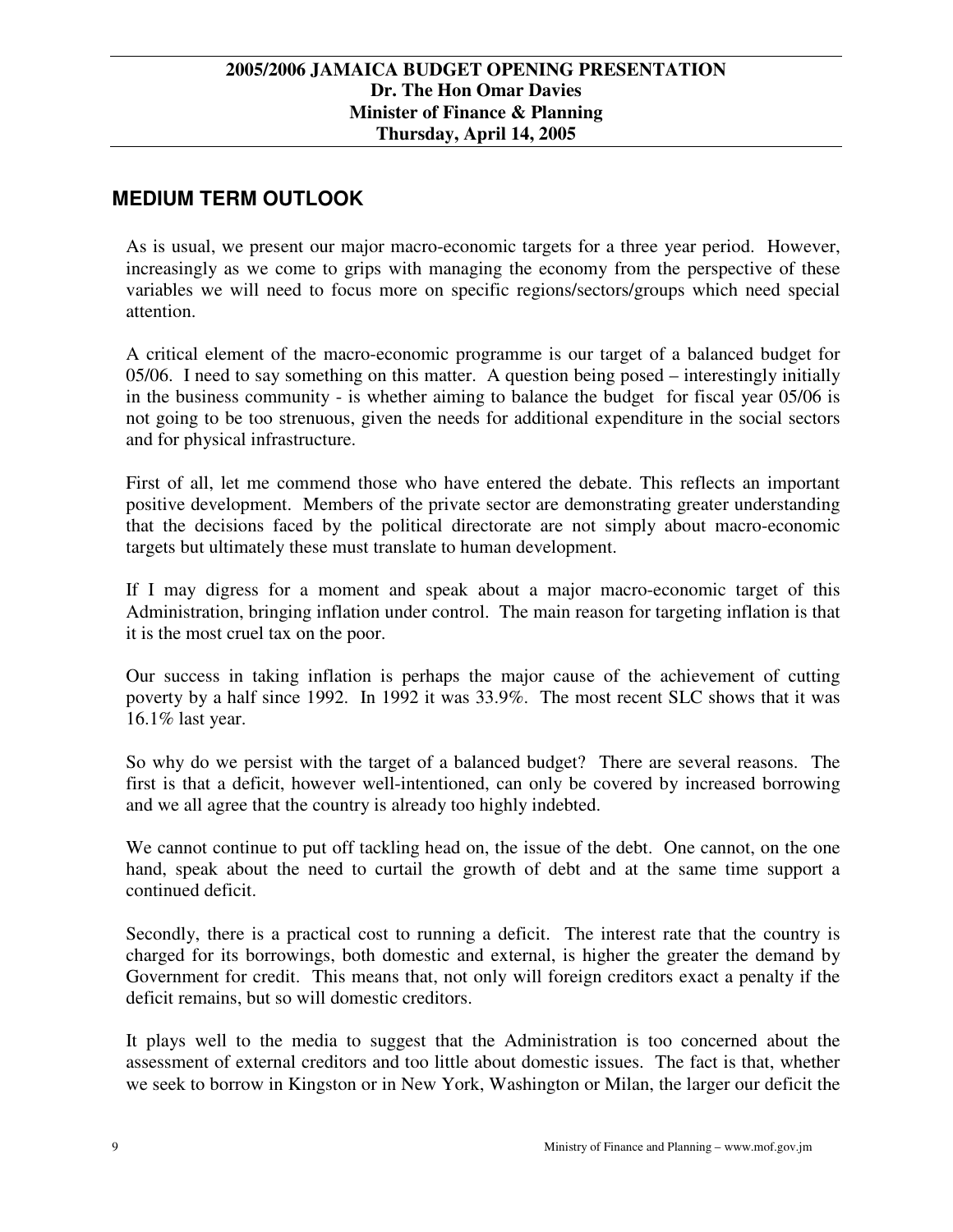higher the interest rate. That money paid out is needed for other areas but can only be saved through fiscal discipline.

Another important consideration is that the BOJ will not be able to continue its aggressive path of interest rate reduction if the Ministry of Finance continues to demonstrate a huge appetite for debts.

There is yet another reason why we must stick to the balanced budget target and it relates to the Memorandum of Understanding with the public sector workers. Our ability to have "remained in the ring" over the last two years is due, above all other factors, to the existence of the MOU which has removed any increases in wages and salaries for two years (April 1, 2004 to March 31, 2006). In concrete terms, this has "saved" us additional expenditure of \$5 billion in both FY04/05 and 05/06.

Despite the cooperation of the unions and the workers, I believe it is only fair and sensible to accept that this "freeze" cannot continue indefinitely. Put another way, the budget for 06/07 must build in allocations for increased wages and salaries if we are to retain quality people in the service. If we fail to balance the budget in 05/06, accommodation of any new wage increase in 06/07 will imply a continuation of a deficit position or will require a major tax package.

For all these reasons, whilst recognizing the good intentions of those who propose a postponement of the balanced budged, the Administration is firmly convinced that the pros of attaining this target in fiscal year 05/06 overwhelmingly outweigh the cons.

In terms of economic growth, the last survey of business confidence reveals the highest level recorded since this survey commenced. It is a reflection of what is happening on the ground. The rate of capacity expansion in the tourist sector is unprecedented. We must also recognize that investment in tourism, a service industry, first shows up in the construction sector with all the positive spin-offs.

The towns of Ocho Rios, Falmouth and Montego Bay can all testify to this impact.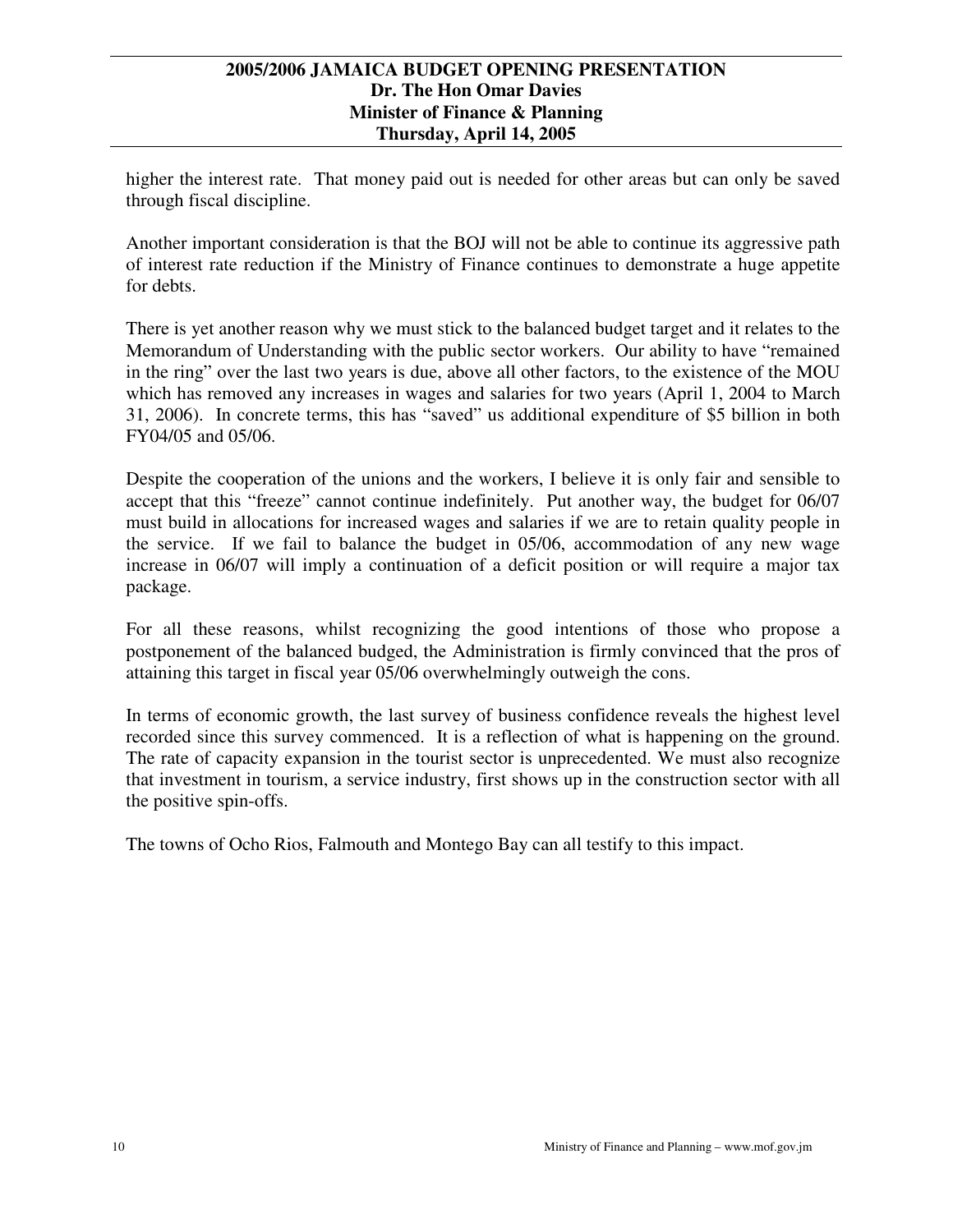# **EXPENDITURE HIGHLIGHTS**

We have had before us for two weeks now the Expenditure Budget and so there is no need for us to allocate much time to go into the details. However, I feel obliged to make specific reference to three areas which have received special consideration because of the national recognition of the need for additional resources.

I speak specifically of Education, National Security and the Fire Services. As regards National Security, I will only speak briefly as the Minister will be making a contribution to this Debate next Wednesday. The Prime Minister who has invested much of his time and energy in piloting the radical changes needed in education will be discussing this sector in his presentation on the  $26<sup>th</sup>$ .

In terms of education, the allocation of just under \$38 billion represents 11% of the total Expenditure Budget and is a 24% increase over the allocation for last year.

I have noted that some "analysts" in terms of addressing this significant increase have sought to reduce its impact by arguing that, if we adjust for inflation, it is not as impressive as it seems initially.

A simple word to correct this misrepresentation. As the Minister of Education has pointed out on a variety of occasions, the bulk of the Recurrent Expenditure from her Ministry goes into wages and salaries, which is what one would expect. Given the benefit of the MOU, it means that in this fiscal year the usual movements in line with inflation for wages and salaries have not taken place and hence much of this increase (24%) represents real additionality.

The same applies for National Security where there has been an increase of 16% above allocations for the last fiscal year. Furthermore, there are possibilities of the total sum available to the Ministry being enhanced as there is an agreement between our ministries which will allow National Security access to additional funds depending on their success in various crime fighting activities.

Fire Services - We are all concerned about the need to restore capabilities of the Department. Attempts to politicize the issue – unbecoming and pointless.

I simply wish to inform the House that whilst there is no provision in the Expenditure Budget for the acquisition of new engines and equipment, the Ministry of Finance has authorized the Ministry of Local Government to go to tender to supply needed engines, spare parts and equipment - based on the requirements developed by the Ministry and the Fire Department.

The only constraint given to bidders is that their financing must include a one-year moratorium as the debt cannot be brought onto the Budget until FY 06/07.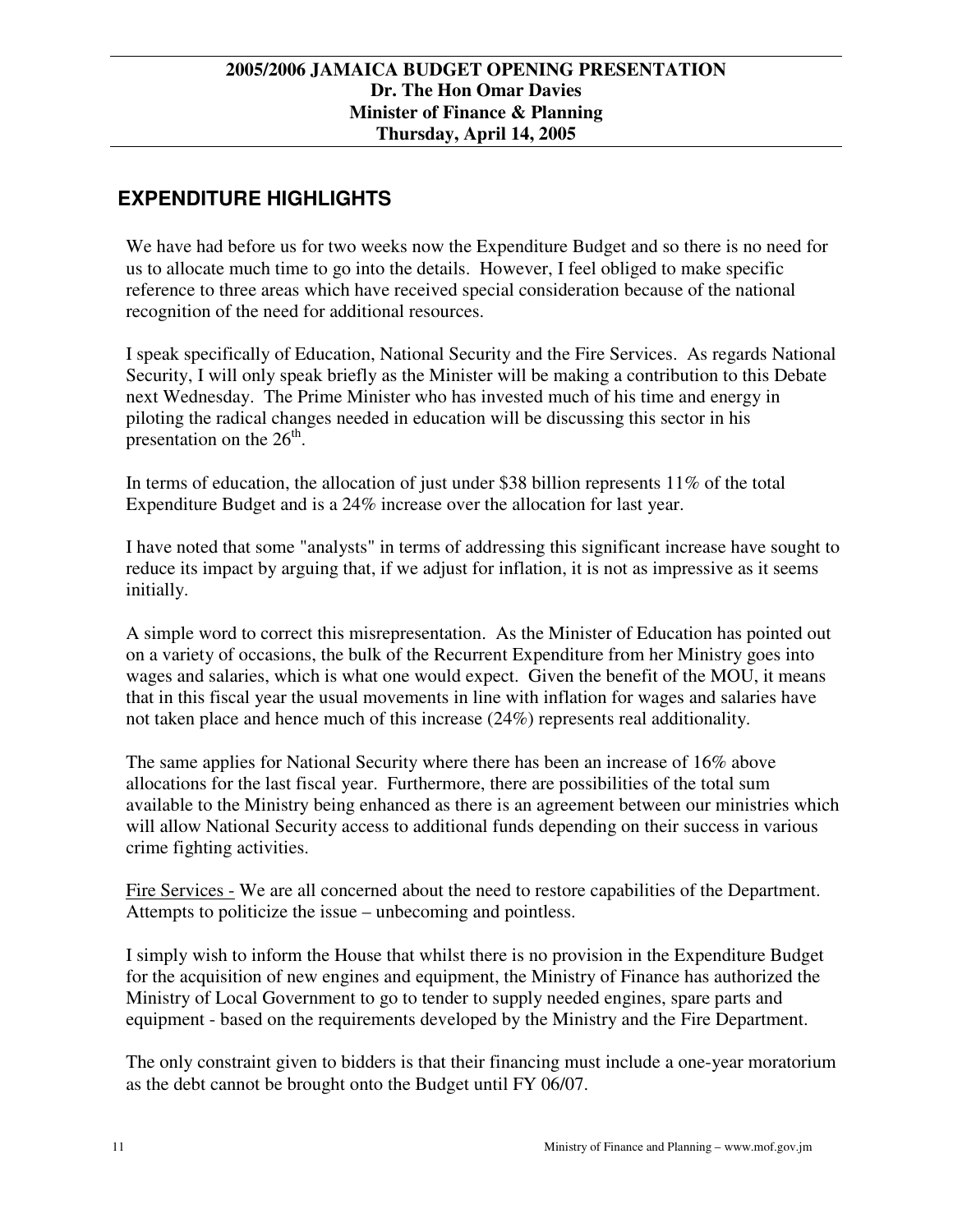However, the trucks and equipment will begin arriving during this year.

# **Access to Tertiary Education**

I now turn to the question of financing the access to tertiary education by students but particularly those from the poorest households. Let me make two introductory points in this regard. The first is that the demand for tertiary education has grown at a faster pace than anyone could have predicted 15 to 20 years ago. This demand is not simply related to a desire for upward social mobility, which perhaps was the major causal factor 40 to 50 years ago.

Rather research has shown both here and worldwide that a prudent selection of tertiary training will make such an investment by an individual the most significant and profitable one in her/his life time.

Associated with the increased demand for tertiary training/education is the dilemma of how should this access by an increasing number of persons be facilitated. Given difficulties at the Early Childhood, Primary and Secondary levels and given the higher per capita cost of tertiary training, it is necessary that the beneficiaries of training at the tertiary level assume an increased share of the cost of their education. This is not just a Jamaican phenomenon but also worldwide. Follow the debate in Britain.

Everyone, everywhere agrees that there is need for additional resources at the tertiary level.

Failure to provide additional resources will either lead to a reduction in standards or an inability to cater to the increasing number of persons who rightfully seek to improve their educational levels. Neither option is acceptable. Therefore, we must seek to ensure that as many persons as possible who qualify to do so are able to benefit from tertiary training. But this commitment to ensure access cannot be seen as the sole responsibility of the State.

One of the interesting developments of recent years is the extent to which there is growing recognition amongst the population of the benefits of further education/training. This has been demonstrated by the rapid expansion of new offerings by a wide range of tertiary institutions, many from abroad. Logically, these services can only be provided if there is a willing group of purchasers demonstrating "economic" demand. Simply translated, this means there are persons who not only wish to have access to tertiary training but are willing to pay for it themselves.

Throughout this discussion there remains a critical concern of this Administration based on the very tenets on which the political organization, of which we are members, was established. Even as we subscribe to the general objective of improving the educational levels of the country, our priority concern must be to ensure that no qualified student is denied access because of the economic circumstances of the household from which she/he originates.

Before I speak to specific initiatives which we will be undertaking to address the issue of access, let me say something about recent research on the changes which have taken place over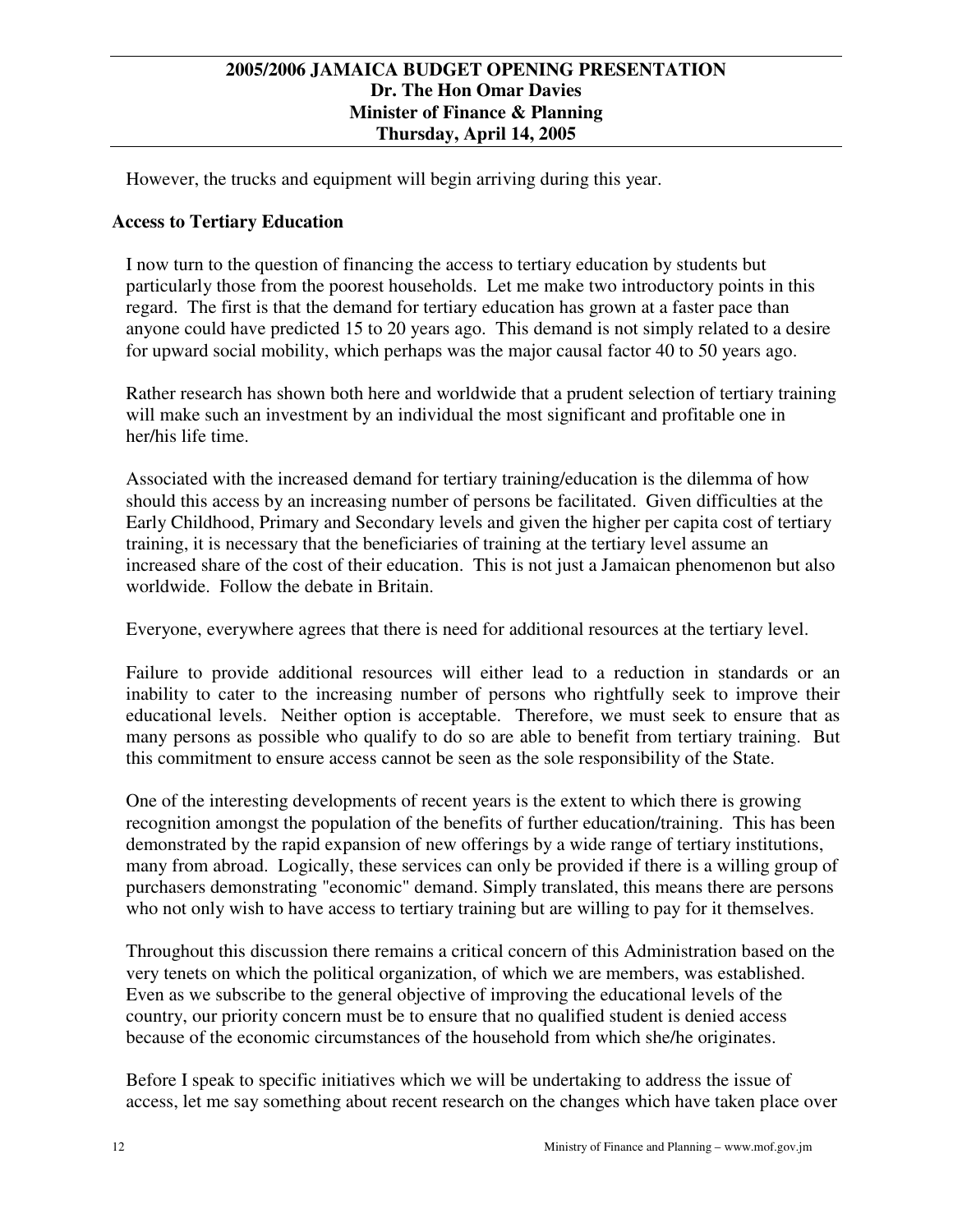time in the socioeconomic characteristics of students at our tertiary institutions. The data which I will present relate specifically to UWI but there is no question that it is applicable across the board.

The research is by a team from the Department of Sociology, headed by Dr. Pat Anderson.

Consider for example, the data on changes over time in the conununities from which students originate. In 1983, 60% of the first year students admitted to the UWI were from urban Kingston and St Andrew. Other towns and rural areas accounted for 30%. In 2003 urban Kingston and St Andrew accounted for  $36\%$ , other major towns and rural districts for  $41\%$ while Portmore and Spanish Town have increased from 10.3% to 23% over the 20-year period.

But there is also a broadening of the social class background of students over that period. In 1983 students from lower middle class, working class and poor households accounted for 60% of student intake. In 2003, this percentage had increased to 75%.

Of importance is that this increase in access for lower income students was taking place as the number of first year students increased by over 140%.

What do these figures indicate? Despite some justified dissatisfaction with the education system, let us not be over critical. The fact is that all of us know that in an increasing number of households, even the poorest ones, there is either a student at a tertiary institution or someone aspiring to be one.

Most of these new entrants have been financed by the re-vamped SLB. The increased demand for tertiary training requires changes to the SLB and it is to that issue I now turn.

Since 1996 the re-vamped SLB has provided \$3 billion in loans and grants to the poorest students, in excess of \$460 million.

Despite this impressive performance for the reasons stated above, we are cognizant of the need to do more in response to increasing demand.

Today, I am pleased to announce that the members of the Jamaica Bankers'Association have agreed to partner with the Government to support the expansion and upgrading of the facilities offered to students by the SLB.

Let me pause to pay tribute to the members of the JBA who very quickly "bought into" the national vision to expand access to tertiary education.

Specifically, the membership of the JBA has agreed to make a sum of \$1.75 billion available to the SLB on concessionary terms. This first support will be for a period of five years at an interest rate of 7% per annum.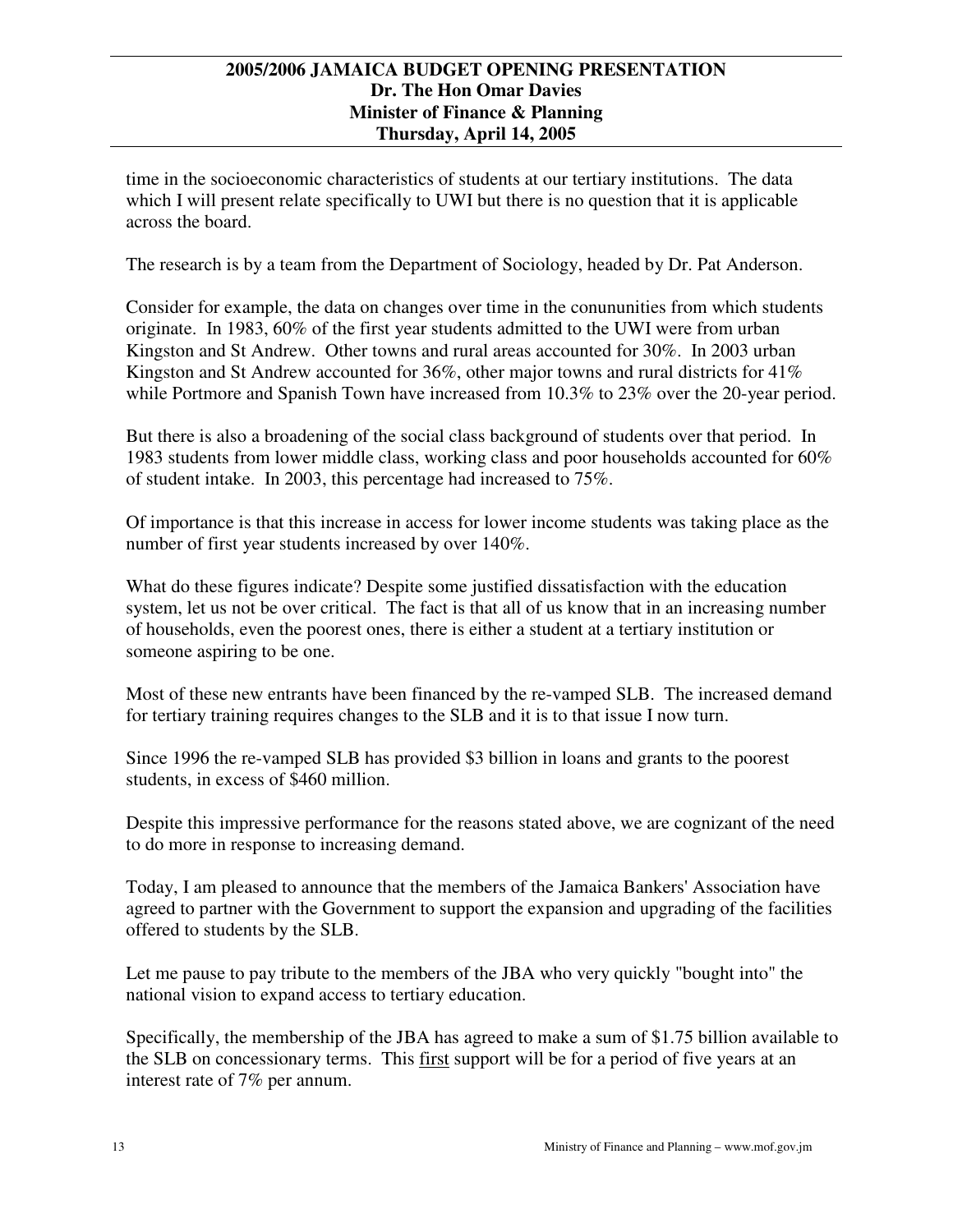This additionality of resources will make possible the following changes in the operations of the SLB with effect from academic year 2005/06.

- (a) All students who qualify will be able to borrow the full tuition for studies at approved tertiary institutions. The discrimination between university students and students at other tertiary institutions will now be removed;
- (b) grants offered to the very poor will be increased. For university students the amount will move from \$35,000 to \$50,000, while for other institutions the figure moves from \$12,000 to \$25,000;
- (c) students who are pursuing the Degree Programme in Nursing will now qualify for assistance; and
- (d) the rate of interest charged on new loans will be reduced from 16% to 12%.

I need to say something about the interest rates. The fact is that unlike a straightforward bank loan, the interest charged on loans to students by the SLB has to be capitalized over the period of study. Hence, there cannot be a straightforward comparison between the cost of funds to the SLB and the interest rates charged to students.

I need also to make a few brief observations on the means test of family income for determining eligibility for loans. As in the case of any means test, this is a controversial matter. We know that the present system is not perfect but I wish to assure beneficial partners and their families that this test is subject to ongoing refinement.

Furthermore, the SLB will establish, on a limited basis, for obvious reasons, a pilot programme to assist persons who just failed the means test but who are nonetheless vulnerable and require short term assistance to address cash flow difficulties.

Even whilst I commend the JBA members on joining with the Government in this national effort, I would urge them to develop a broader range of savings instruments and loan programmes to meet the increasing demands for financing human capital development. Such an outlook is not only good corporate citizenship, it is an investment in future profits as the students who you treat well today will be your best customers tomorrow.

Finally, I end this section by appealing to beneficiaries of the SLB and their families, urging them to fulfill their obligations to the programme. The SLB is meant to be a revolving loan programme, but it will not have any money to lend if a significant percentage of beneficiaries refuse to honour their obligations.

Whilst the institution has been successful in reducing delinquency levels, the current rate of 23% is still unacceptable. I do not accept the general excuse that people do not repay because they cannot repay. If there are problems, go into the SLB and make arrangements to adjust your payment schedules.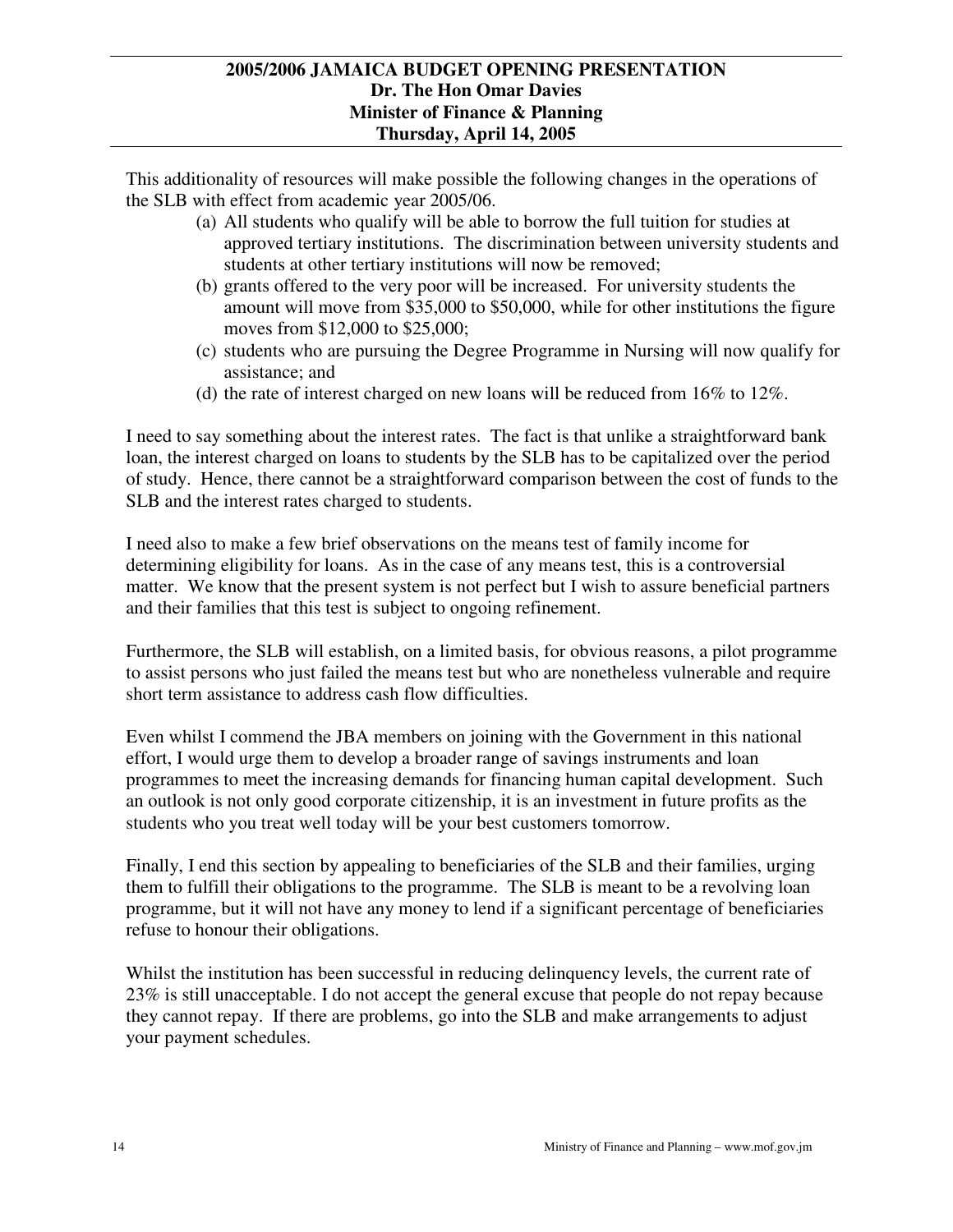# **TAX REFORM / FINANCING THE BUDGET**

The financing of this year's Expenditure Budget is taking place within the context of two significant developments. The first is the government's commitment, articulated three years ago, to balance the Budget.

Secondly, financing of this year's budget is within the context of a comprehensive review of the Jamaican Tax System which has been undertaken over a two year period by a committee headed by Mr. Joseph M Matalon, with technical support from a group of tax experts from the Georgia State University.

As I have indicated earlier, the target of a balanced budget is not important only in a symbolic way, although that must not be scoffed at - just like the paying off of the IMF – but there are also practical benefits.

For fiscal year 2005/06 we project that domestic borrowing will be reduced. This reduced level of domestic borrowing will undoubtedly assist in accelerating the reduction in interest rates, both domestic and external.

In terms of the work of the Committee headed by Mr. Matalon, I wish to use this opportunity to formally place on record the Ministry's, and indeed the Government's appreciation for the voluntary contribution made by these Jamaican citizens in a most important area. Their analysis was comprehensive and their proposals are wide-ranging.

The recommendations which have been advanced identify eight (8) main problems which characterize the Jamaican tax structure. Many of these difficulties are directly derived from the fact that the last comprehensive assessment was carried out over twenty years ago.

The eight major problems identified by the Committee are:

- i) weaknesses in tax administration
- ii) an overly complicated system
- iii) a system which generates inadequate revenue
- iv) the *ad hoc* nature of the system
- v) the narrowness of the tax base
- vi) the special problems created by tax incentives
- vii) horizontal inequities; and
- viii) efficiency costs

The Committee's recommendations are in response to the major problems which they identified. I wish to reiterate that the Government and the Cabinet fully appreciate the rationale for the set of recommendations which they have advanced.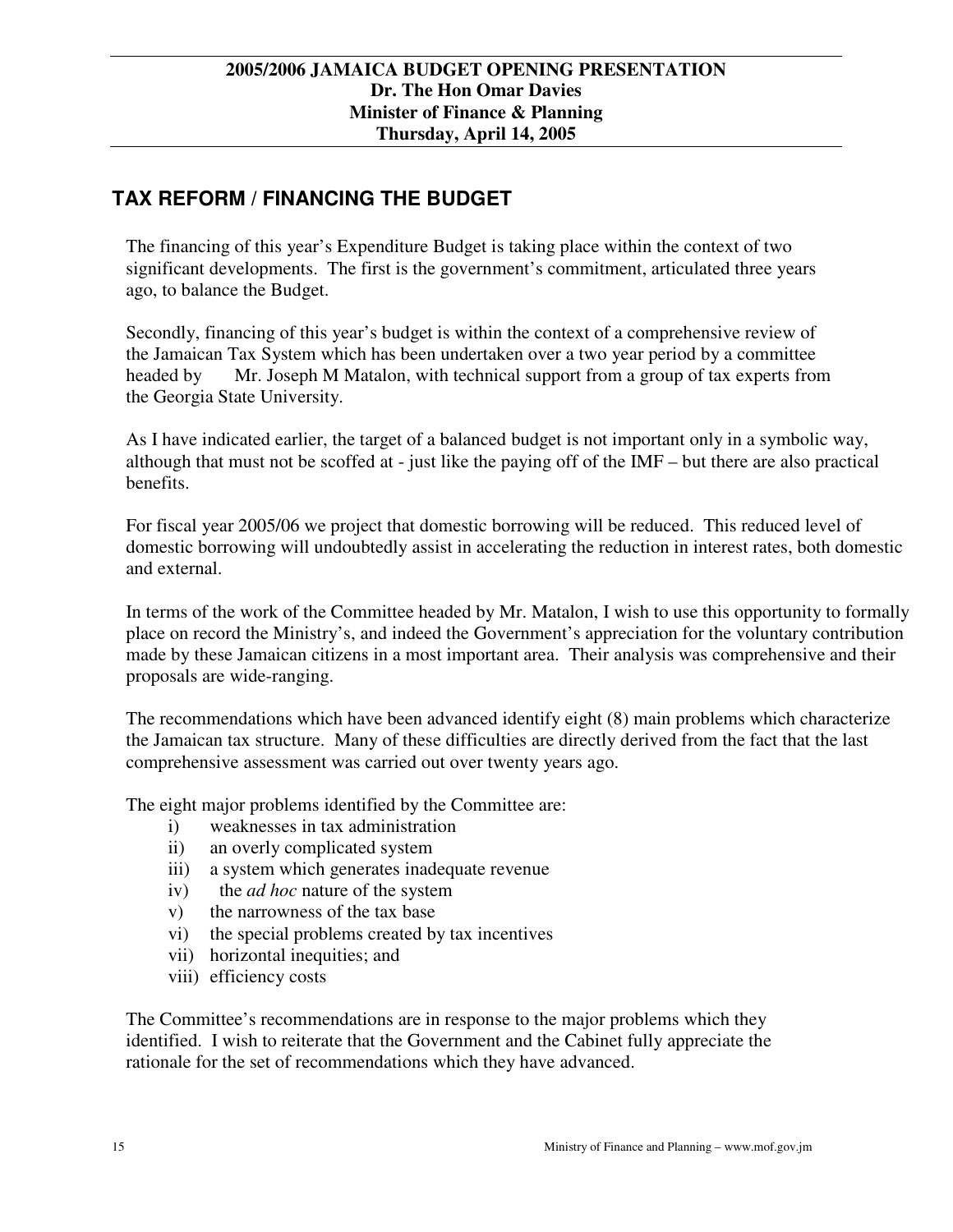However, for a host of reasons, it is simply not possible to implement the comprehensive reform in one movement. For example, whilst recognizing the special problems of tax incentives, it is simply not possible to eliminate them overnight for a host of reasons, including the need to ensure that any action taken does not put our producers at a disadvantage compared to foreign competitors.

The Government proposes to implement the reforms on a phased basis over a four year period in order to protect the revenue base, avoiding a jolt in the system and perhaps most importantly to allow the tax administration time to adjust to the changes needed to increase efficiency.

Note that four of the problems identified – weakness in tax administration; *ad hoc* nature of the system; overly complicated system; and efficiency costs are inter-related.

The Budget Profile – As you are aware, the projected expenditure for 05/06 is \$347.2B. Of that, we expect to borrow \$142.7B, exactly equal to amortization. We expect revenue and grants to total \$196B, leaving a gap to be filled of \$9.35B.

In terms of the growth of tax revenue, we project an increase of 14% over 2004/05. This assumption we consider reasonable as the rate of revenue growth over the last three fiscal years has been  $14\%, 27\%$  and  $15\%$ , respectively.

Built in the increased collection for fiscal year 2005/2006 is an aggressive collection of arrears.

As regards the borrowing for next year, we intend to tap the local market for \$107.6B and the external market for approximately (US)\$500M.

Revenue Measures – I begin with the positives for tax payers. The Matalon Committee proposed increasing the income tax threshold to \$275,000 per annum and then indexing it to inflation. However, this increase would be accompanied by the elimination of all allowances except reimbursable expenses. It would also require the elimination of tax preference schemes, including accommodation and hotel gratuity allowances.

The Government accepts the proposed threshold and that it should be indexed to inflation. However, we propose that it be done over a 18 month period. To compensate for the phasing, we will not be removing some of the special allowances recommended by the Committee at this stage, including the hotel gratuity scheme.

The decision therefore is to increase the threshold to \$169,104 effective July 1, 2005, and to \$193,440 effective January 2006 and \$275,000 effective January 2007. Thereafter, the threshold will be indexed to inflation.

A special word for pensioners. As of July 1, pensioners under 65 will have tax free income of \$240,101 and those over 65 will have one of \$259,104. As of January 1, 2006, the tax free allowances for the two groups will be \$238,440 and \$283,440, respectively.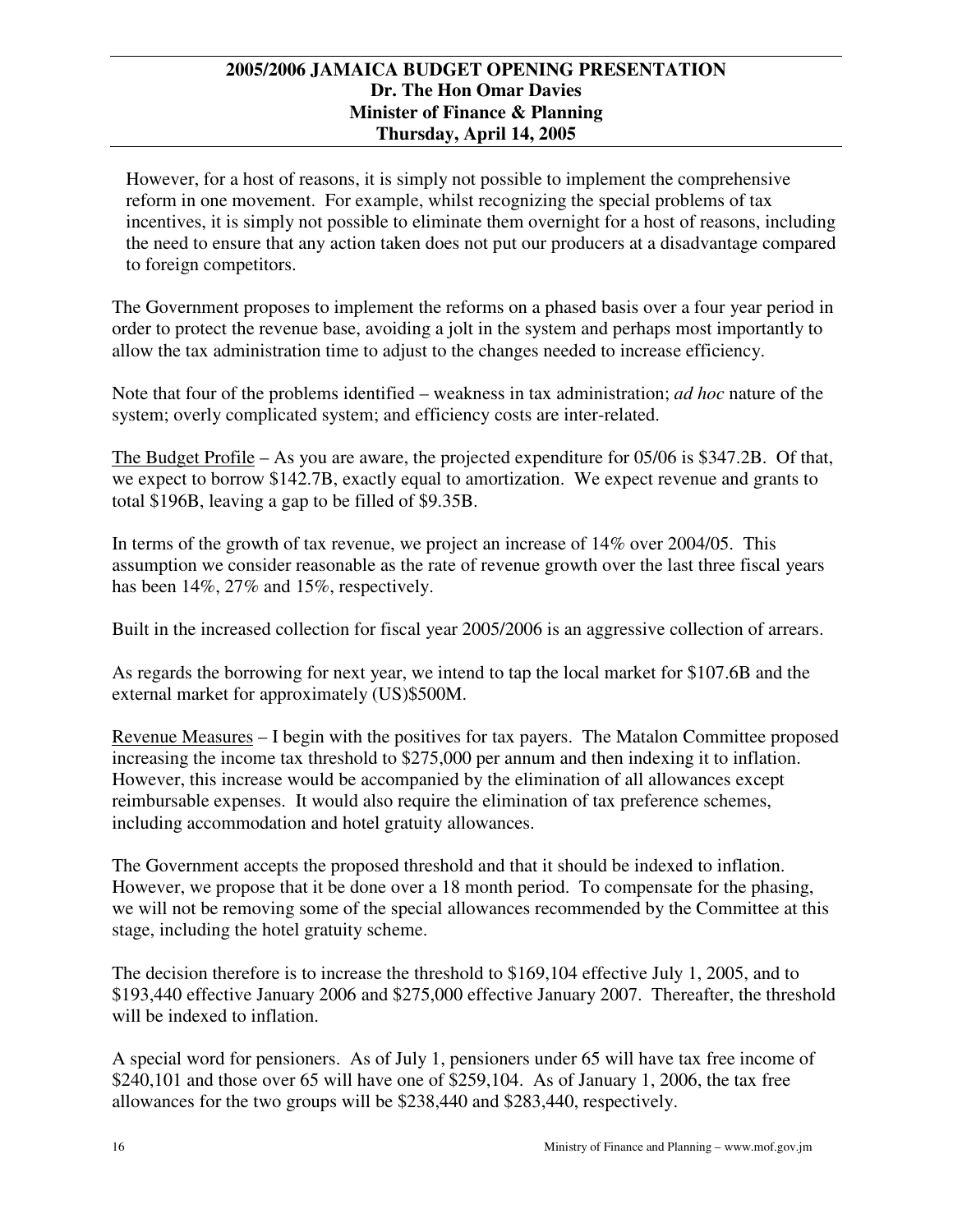I have been told by several accountants that introducing the new threshold in the middle of the year will create difficulty for them but the Cabinet, on the insistence of the Prime Minister, decided that immediate action should be taken, particularly in light of the contribution made by public workers to the fiscal targets through the MOU.

These two increases in the threshold will result in the loss in revenue of \$1.4B during this fiscal year.

That is the cost – On the other hand, it will benefit 54,600 taxpayers in July and an additional 12,100 when the new threshold comes into being in January 2006.

Transfer tax on estates – Currently the present transfer tax payable on estates at death is structured as follows:

- i) The first  $$10,000 -$  exempt
- ii) the next  $$10,000 7.5\%$
- iii) the next  $$40,000 10\%$
- iv) the next  $$50,000 12.5\%$
- v) over  $$50,000 15\%$

This structure is not only complicated but also has resulted in many persons not seeking to probate estates because of the total cost involved - legal fees and taxes.

We intend to as of June 1, 2005 simplify the system as follows:

- i.) estates valued less than \$100,000 no transfer tax payable
- ii.) estates valued over  $$100,000 7.5\%$  on the value in excess of  $$100,000$ .

This change not only represents a major benefit for many middle and low level income persons, we anticipate that with the "cleaning of the system" there will be a net gain of \$300M as many families who had previously delayed taking action, because of the cost will seek to tidy up these affairs.

This will come into effect on June1, 2005.

Property Tax - The Matalon Committee proposed the removal of the property tax caps, which to be frank, has led to an overly complicated system. The Administration accepts the proposal, in principle, and the following will be implemented with effect in this fiscal year.

- i) there will be a flat tax of \$600 on the first \$300,000 of valuation; and
- ii) a rate of 0.5% on the amount in excess of \$300,000

This will yield \$280M for the parochial revenue fund. Hence, this additional amount will not accrue to the Consolidated Fund. It should be noted that even with this additional amount, the collection from property taxes will not be adequate to meet the costs of garbage collection and street lighting. Hence, there is still need for the Consolidated Fund to provide support for these services.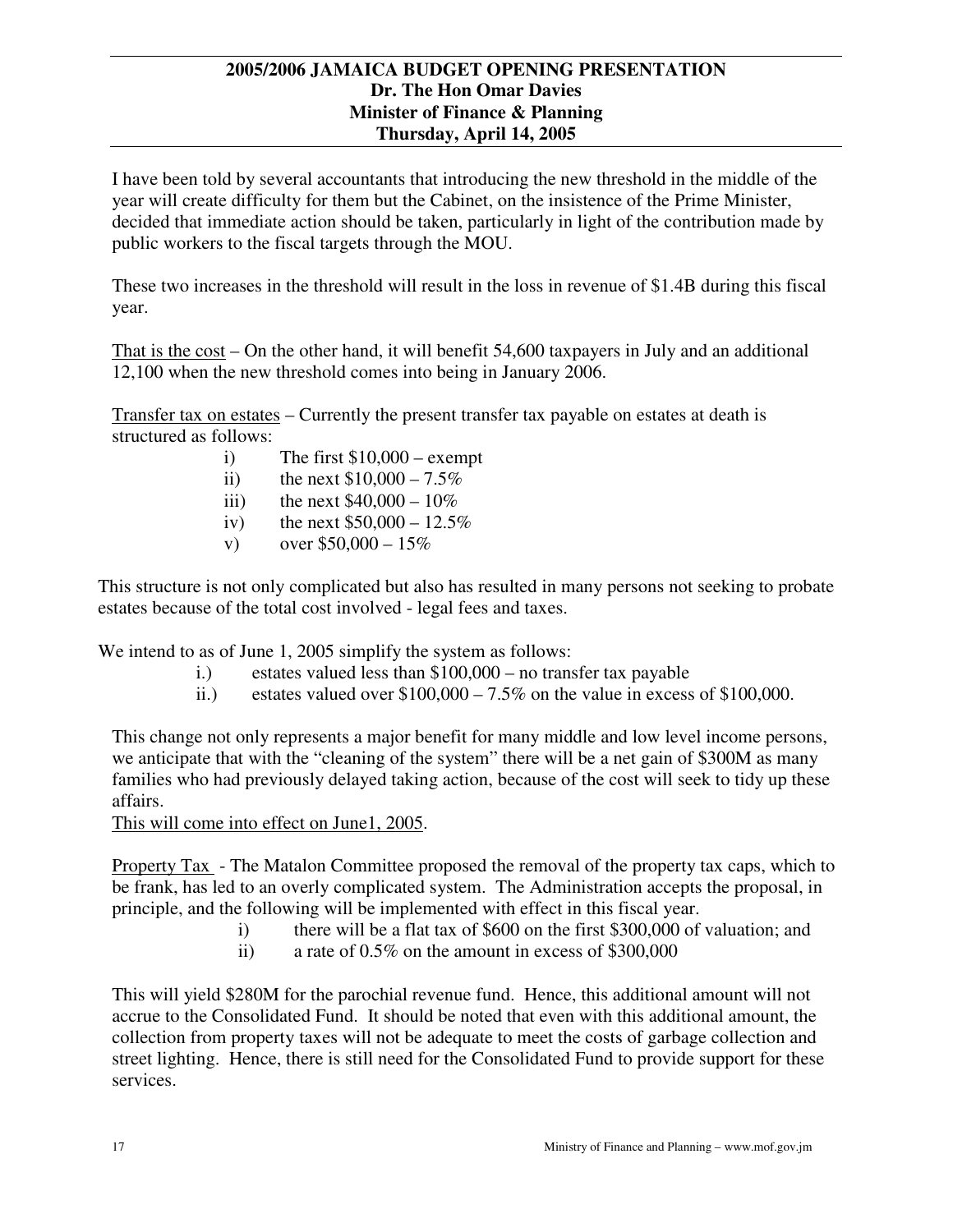SCT on Cigarettes - In 2003 an excise duty of 23% was imposed on cigarettes but the specific SCT remained the same. The proposal is to increase the SCT rates by 16 2/3% and retain the current structure of the tax. The specific tax rate is to be increased to \$1,920 per thousand cigarettes and the *ad valorem* rates of 39.9% will be applied to the excess over the floor price \$4,338.13. The measure is estimated to yield \$300M.

# Effective date for implementation of this measure is April 15, 2005.

Gross Profit Tax for the Gaming Industry – In virtually all jurisdictions the problem of the plethora of taxes on the gaming industry has led to difficulties in monitoring. Currently, existing in Jamaica is a levy on Bookmakers, Lotteries, on instant games, lotteries tax, a bet winning tax and the tax on gaming machines.

It is proposed to introduce a gross profit tax, details of which are provided in the Ministry Paper.

It is expected that the revised structure will result in revenue gains of \$300M. The effective date of the implementation is June 1, 2005.

Tax on the Tourism Sector -The GCT was introduced in 1991 at the standard rate of 10% following representation from the low income interest. 50% of the standard GCT was applied to the sector.

In 1993 when the standard rate was increased to 12.5% the tax on the tourism sector was raised to 6.25% with the clear understanding that the special tourism rate would last for four years.

Subsequently, despite increases in GCT the special tourism rate has not been changed. Furthermore, this special rate has been implemented by way of a waiver as it was never legislated and so there is a whole range of GCT rates which are used in the sector as it applies to commissions, gratuity and non-tourism supplies.

An analysis of the GCT returns which have been filed by hotels indicates that the GCT net contribution by the sector equates to approximately 2% of the tax inclusive income.

Furthermore, there are great variations on the charges for similar activities within the sector. For example, commissions as a percentage of tourism revenues range between 30% at a high and just over 2% as a low.

To correct this anomaly the following changes will be made.

- i) GCT rate on the sector will be 50% of the standard rate, that is 8.25%.
- ii) This rate will be included in the first schedule of the Act.
- iii) Commission will be capped at 15% of gross income and gratuity as 5% of the gross income.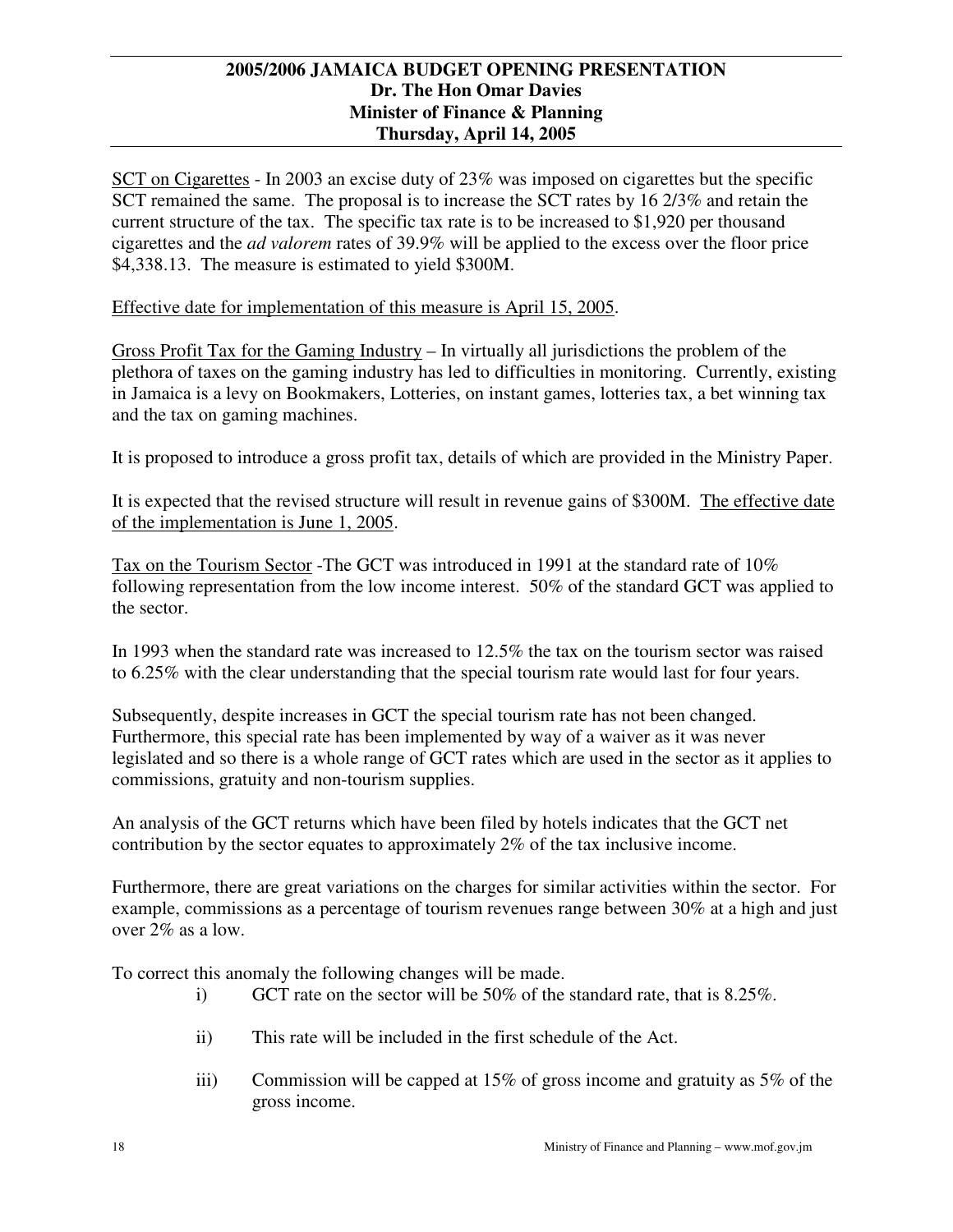- iv) Deductions for ground transportation will be abolished.
- v) The special alcoholic beverage credit will be abolished, given the new regime recently instituted for wines and spirits for the sector.
- vi) This change will bring additional revenue of \$600M with implementation date May 1, 2005.

General Consumption Tax (GCT) -I have made repeated mention of the objectives of simplifying the system. These were highlighted time and time again by the Matalon Committee. One special area which has led to a major difficulty of auditing and a loss of revenue relates to the number of items which are given zero rated status. Because of the large number of zero rated items on which GCT is not charged but for which input credit can be claimed auditing of this claim is difficult and has facilitated abuse and evasion.

In other words there are numerous examples of credit being claimed on items which are exempted and not zero rated. The solution is to drastically reduce the number of zero rated items and the proposal is to transfer all zero-rated items to exempt, with the exception of exports, diplomats and international agencies and government.

This will have no impact on price levels as no GCT will be charged on final sales.

The result of this measure will result in an increase of \$3.6B in collection.

The GCT threshold will be increased to \$1M turnover per annum, thus removing 6,900 businesses from the GCT roll, freeing the auditors to concentrate on the real areas where revenue is lost.

The GCT on building materials will be brought up to standard rate yielding an additional \$370M in revenue.

The standard GCT rates will be increased to 16.5% resulting in an incremental yield of \$5.32B. This will have minimal impact on prices of basic foods as these are presently exempt and will remain exempt.

In recapping, we are proposing to:

- i) raise the income tax threshold to \$169,000 on July 1, thus releasing 54,600 from paying taxes;
- ii) raising the threshold again on January 1, 2006, releasing another 12,100 from paying taxes;
- iii) raising the threshold for pensioners;
- iv) eliminating transfer tax on estates of \$100,000 and under;
- v) imposing a flat property tax of \$600 for values of \$300,000 or less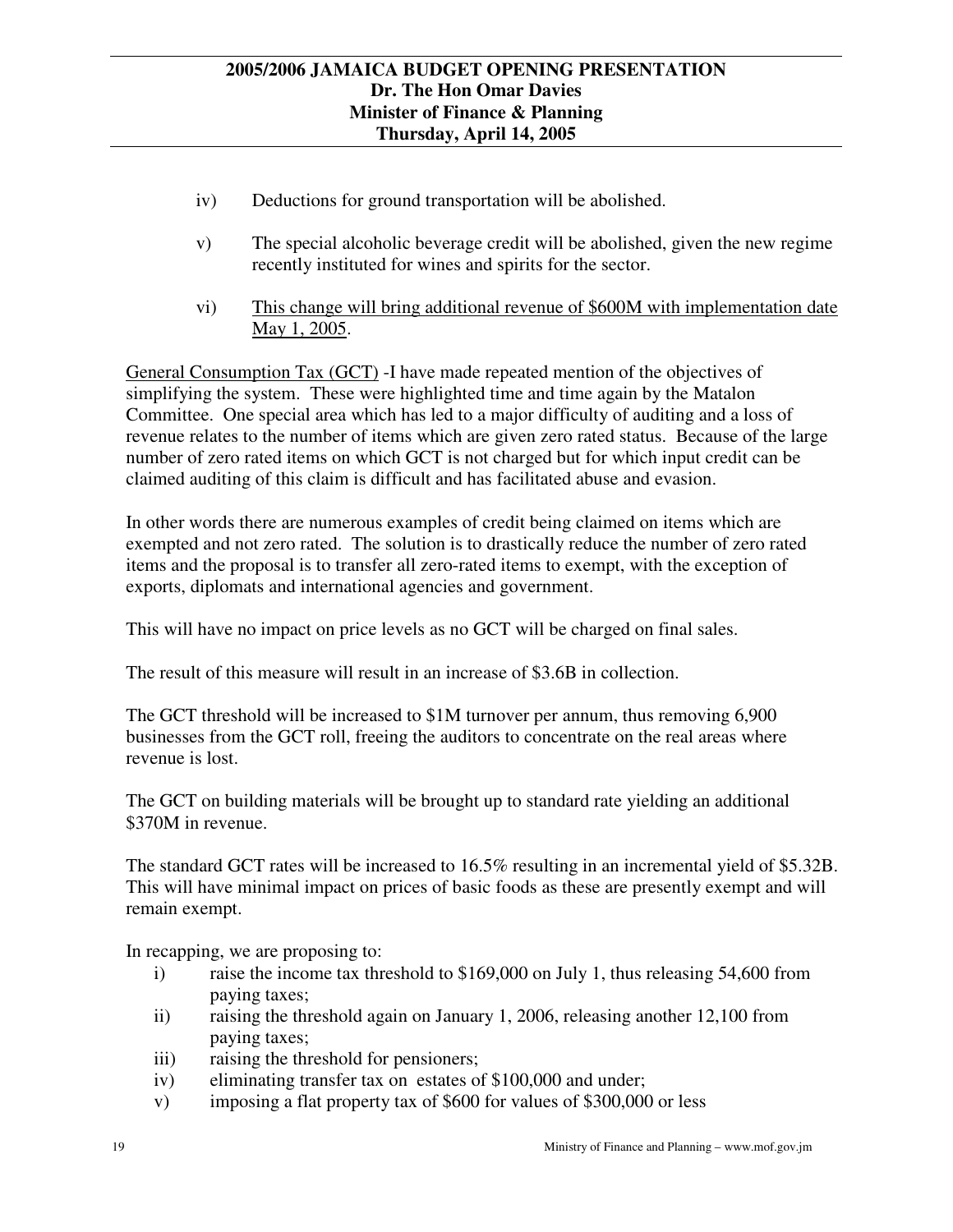On balance, there will be a net increase in revenues of \$9.355B which is adequate to close the gap and balance the budget.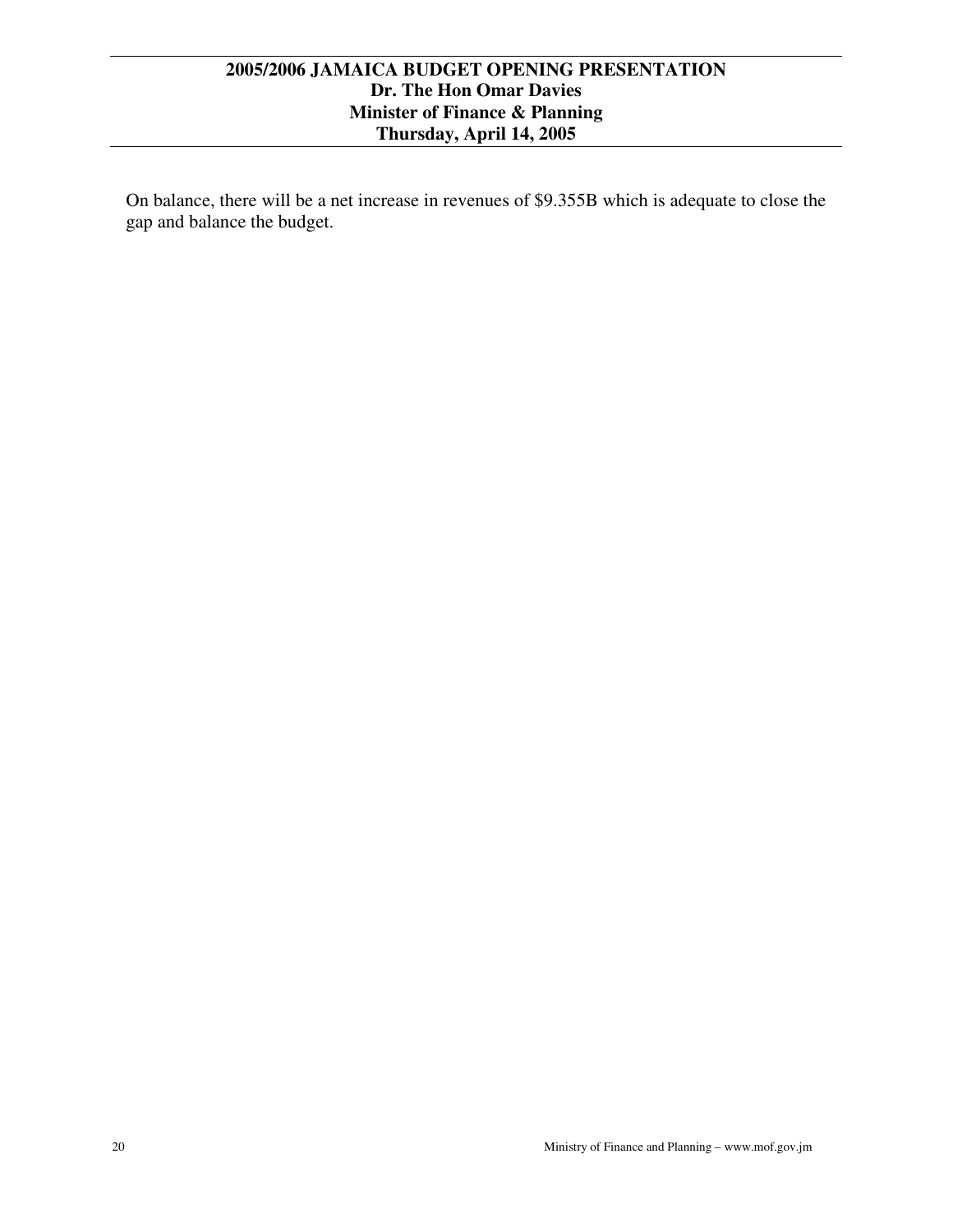# **CONCLUSION**

As we move forward into this new period, there are some special challenges that we will face hard choices that must be made and changes in attitudes that are essential for survival and development. In this light, let us look at 6 main issues, all relating to Planning.

Issue #1: the subject of oil. We produce not a one gallon of oil, but our consumption patterns do not reflect this reality. Together, we have made the discussion of an appropriate response to the oil crisis a game of one-upmanship. It matters not who started it but the game is over and we had better realize it. The movements in oil prices are not simply a threat to our balance of payments but to exchange rate stability, inflation control and to the whole economy.

In terms of numbers, our oil bill last year was (US) \$940 million, up from (US) \$640 million on 2002. There is no (legal) export earning which can grow at a similar rate to compensate.

How can we arrive at a consensus about oil and the way forward and avoid the politicizing of this life-and-death issue for our country? The first step is to have dialogue that seeks to generate light instead of heat.

I intend to propose, through the Leader of Government Business, that a Joint Select Committee be established to carefully examine the threat to our economic future caused by the unpredictable movements in the international oil market and to recommend measures which this Parliament – all of us – can put forward to the country. We have a responsibility to the people of Jamaica to do this.

Issue #2: Crime and violence. My colleague Minister will be speaking in this debate and will address the issue in detail. I need to report however, that despite the fiscal constraints, there will be a significant increase over last year in the allocation for national security.

Crime and violence deeply affect the well-being of all of us. I speak from experience as an MP representing some of the communities most affected by violence. In addition to the lives cut short, very great damage is done in denying residents the opportunity to live normal lives. They are not free to go about their daily business.

But it is the children who suffer the most heartbreaking damage. First, there is the trauma they experience and then there is another disturbing consideration. Every day that a child is forced to stay home from school, a piece of that child's preparation for the future is sacrificed. Not attending school eventually becomes a punishment for life, as the next generation is denied some or all of their opportunity to climb out of poverty and move up the social and economic ladder.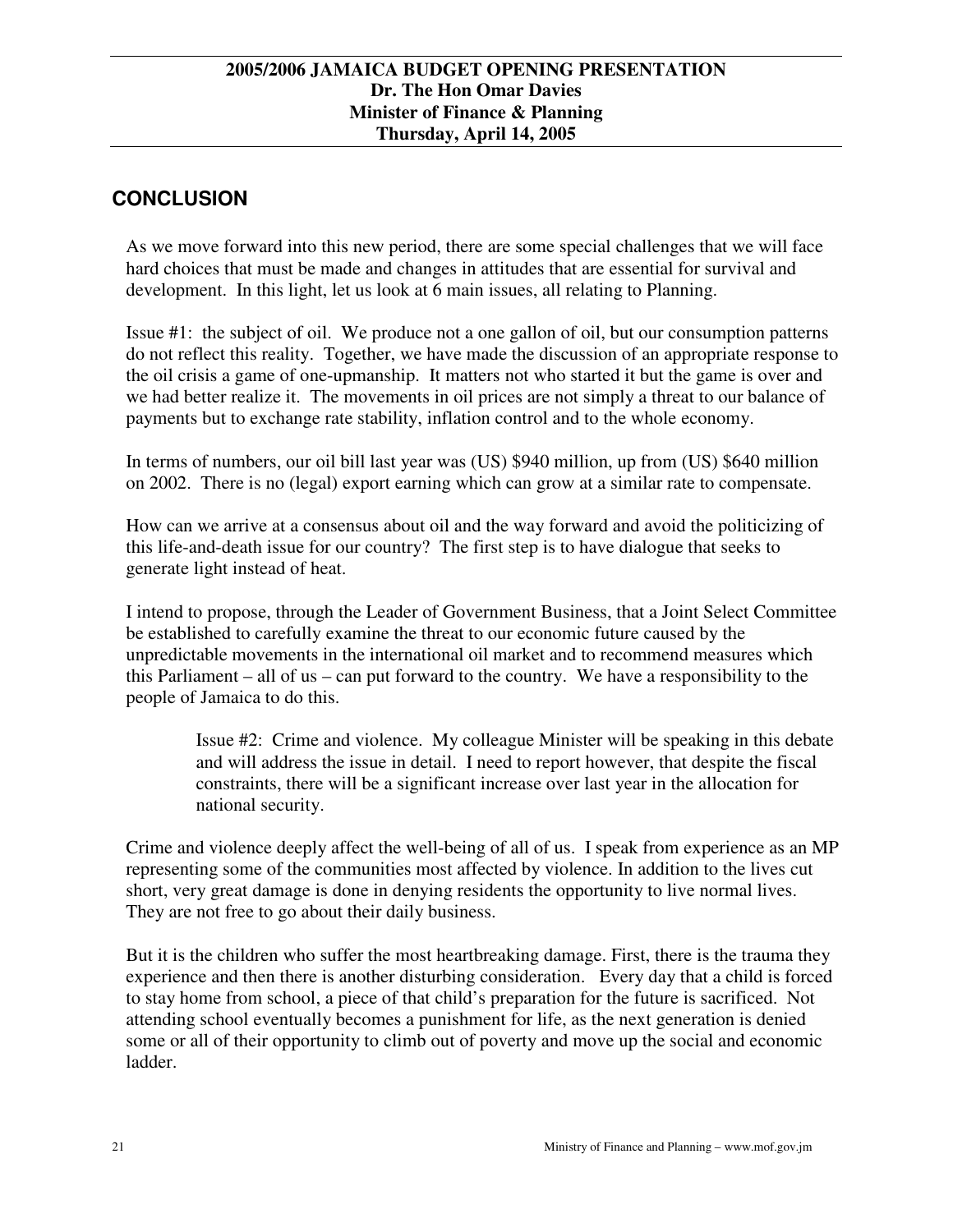This leads me to Issue #3 – the restructuring and revamping of our educational system. My colleague, the Minister of Education, has an enormous and difficult challenge. Yet she has good reason to smile today. Not only have we sought to put her in a position this fiscal year to begin the process of revamping the system, but there is more to come. Later in the Parliamentary year we will be coming to Parliament with specific proposals on providing a predictable and sustainable financing stream for the transformation process, which we all agree is critical.

Let us move on to Issue #4 – the SESP Programme. I have deliberately positioned it after speaking about Education and Training. I understand and appreciate the cries of my colleague MPs who fought valiantly for more funding for the SESP Programme. I know it represents a safety valve, especially in relation to projects for young people in the 15 to 24 year old age group, with no or low levels of skill and no job, and often living below the poverty line. And today I am making the commitment to you that if the revenue flows perform well, we will seek to do some additional allocation.

At the same time, I have a responsibility to make it clear that the problems being faced by our young people cannot be solved by stop-gap short-term measures. Are we only going to keep giving the "one-one" fish to provide a meal for a person here and there? Or are we going to provide our young people with the opportunities and facilities to learn to fish and be able to feed himself or herself for a lifetime? At some point we have to choose.

I have no doubt that the development solution for our young people lies in transforming the education and training system so that our graduates are equipped for jobs or other incomeearning opportunities to lift them out of poverty.

Issue #5: Provisions for the fire services. I have already indicated the steps being taken to supply the Department with the requisite number of trucks and equipment to be able to give the society the protection it deserves. Even as we await the completion of the tender process, the Minister and I have discussed temporary measures such as repairing existing vehicles already in the fleet.

Issue # 6: the informal sector of the economy. One of the critical objectives of the tax reform programme is to bring more persons now operating in the twilight zone into the formal system, a move that will allow them to access certain benefits and to make their fair contribution. We cannot continue to have fixed income workers bearing the brunt of contributing. We need to pull everyone in to feel a part of the society and the economy.

I speak of the small business person, the taxi operators and the own-account operator. My message is: you too have a place in this economy and we cannot reap the full potential of this economy, if you stay outside looking in. The onus is on Government to invite you in.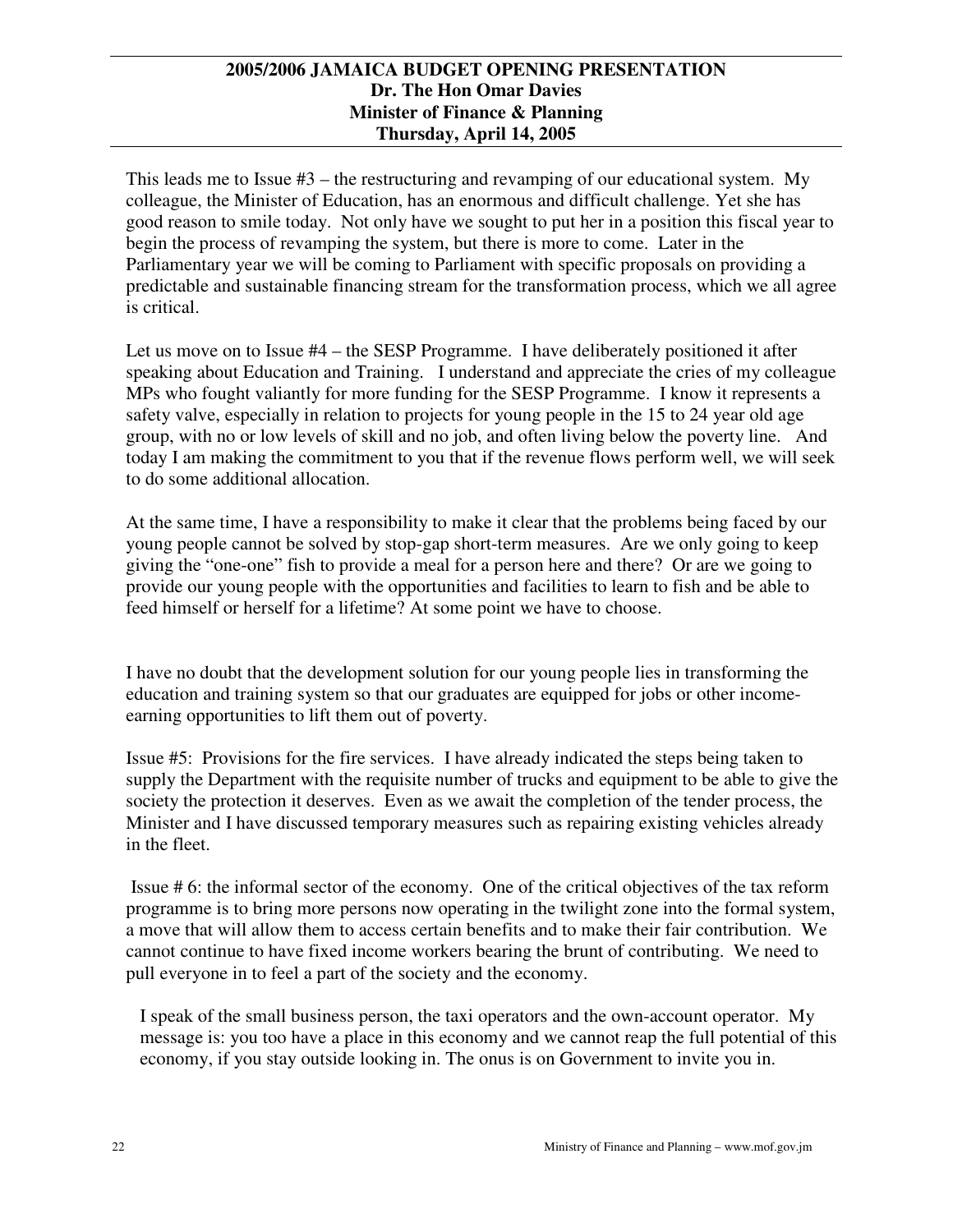Government Departments must develop the kind of policies that will facilitate as many persons as possible to voluntarily become a part of the formal system. Self criticism is important. I have to admit that several areas under my own Ministry create some of the bureaucratic obstacles that make it difficult for some small entrepreneurs to enter the formal system. This is why we have started taking the steps to remove or reduce these obstacles.

I recently met with the leadership of the National Association of Taxi Operators and they are coming on board. One fascinating discovery from that meeting was that part of their fear was that they would be taxed on all that they collect. This is not true. We showed them that they, like any other business were entitled to take out expenses before even beginning to calculate taxes. We have worked out a formula and I am confident that the full membership will step from the twilight zone into the formal economy.

I have outlined six of the major issues that, as a nation impatient for development and prosperity, we must take on and solve. We can do it. I know we can do it and it will be done, because we have reached a point at which we can face the future with more certainty about our capabilities than ever before.

For the tight management of the economy, which is the plank that supports human development, we have a first class technical team in place. Even as some members of the guard are changing, I am proud of the team that we have built and I rank them against the best anywhere in the world.

There is absolutely no doubt in my mind that this country is better poised than every before for a long period of sustainable economic growth and development. The evidence is overwhelming that finally, we are beginning to reap some of the benefits of an orderly, disciplined approach to the management of the economy.

Look at the evidence of management, discipline and order, starting with the budget presentation itself:

- More information than ever before is now being provided for both MPs and the general public
- Data on inflation is now available 10 to 12 days after the end of the last month
- We have reduced the lag time in reporting on trade data
- And very importantly, moving away from months of uncertainty about the budget every year with a disastrous effect on public sector and private sector business, we have now firmly established that the Budget Debate must be completed during April.

Look at the evidence, in fiscal responsibility:

Eliminating deficit financing is no longer an elusive dream – we have come a long way to arrive at this point where we can say with pride that we are in the final year of deficit spending.

Look at the evidence in the macro economic achievements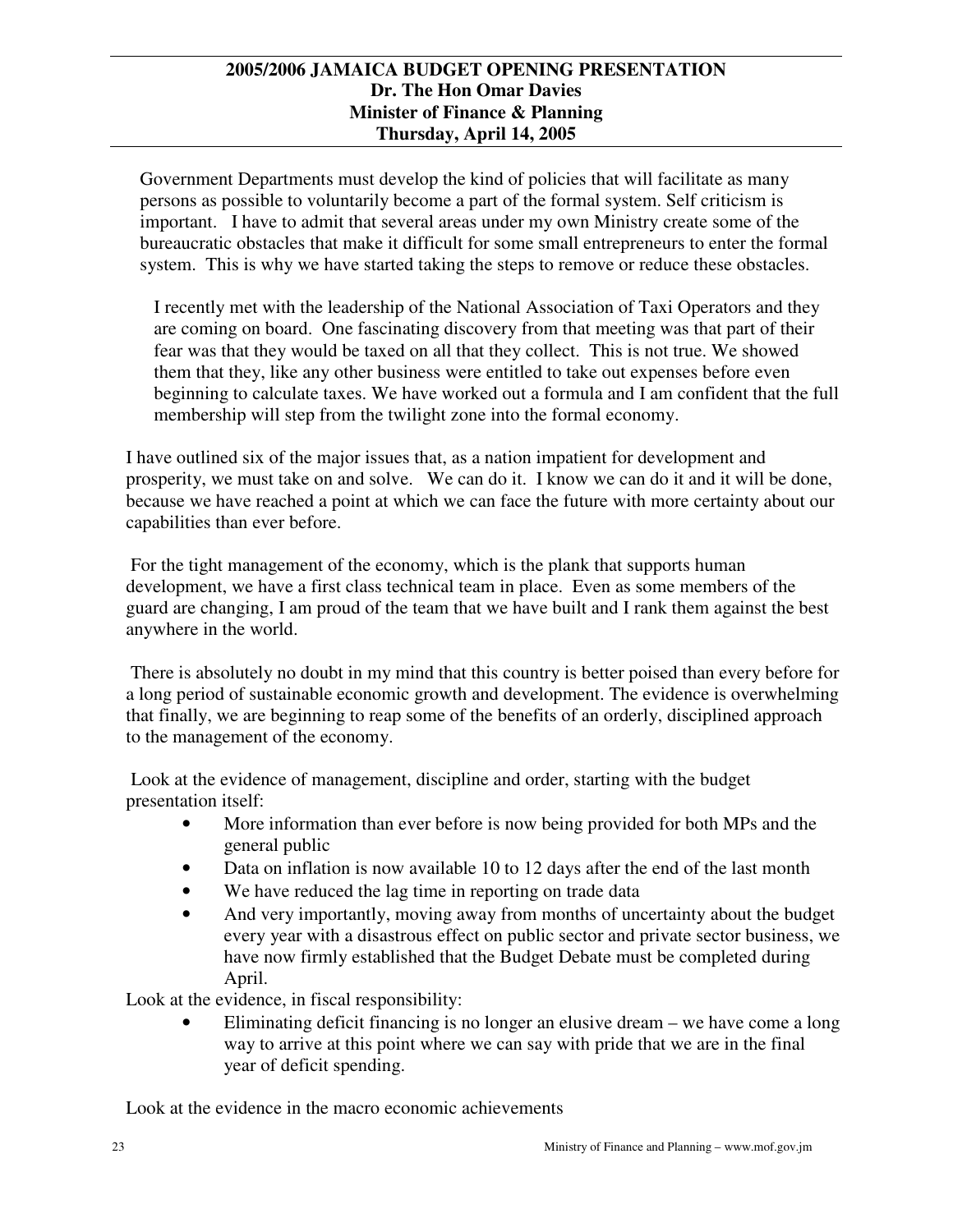- I no longer have to come before this Honourable House and explain why there's a shortage of foreign exchange and face the business people, household heads and creditors who could not do proper planning because of the level of instability of the Jamaican dollar.
- The macro economic indicators are stable.
- Investment in the economy is now better than it has been for a whole generation and this is just the beginning.
- The confidence of investors, home and abroad, is higher than ever before. Just look at what has been happening in the stock market over the last year.

Look at the evidence of the impact of the macro economic achievements on the lives of the Jamaican people:

- The poverty rate has been cut in half moving from  $33.9\%$  to  $16.1\%$  in 2004.
- The new construction projects alone, arising out of increased investor confidence, have created thousands of jobs – just recently I was at Jamaica Grande which has employed over 1000 persons to work on reconstruction and refurbishing.
- Access to tertiary education has been improved

Yes, we still have challenges to face and overcome. Yes we are still working hard to make sure more jobs are created and more funds can be allocated to social programmes. But we had to start somewhere and the most pressing need was to lay the foundation of stability. I can truly say that we have gone even further than that.

No one needs to tell me that the economic model is imperfect and that there are remaining difficulties. But it must be quite clear by now, to everyone, except those who refuse to see, that after a long search we have the makings of a workable economic model. Beg as much as I can, no coherent alternative has been advanced.

After years of searching and refining for the best way to take Jamaica forward, the evidence is here that the model we are pursuing, the same model that has been mocked and decried, is producing positive results – investments, growth and stability and jobs.

Let us not throw away the fruits that are now almost ready for reaping and for which so many have made sacrifices, with careless talk and cheap politicking. My call to the Opposition and to all the Jamaican people is for a meeting of the minds, a coming together of persons of good intentions to work out the difficulties that remain to be tackled. We have come this far by consensus and good will among all the sectors – supporting a vision and the courage to pursue a difficult and sometimes painful but necessary path of progress. This is no time to stop the movement towards genuine dialogue and co-operation for transformation.

Even in this Budget where we have been forced to take something from the tax payer to assist with closing the deficit, we have given back more –